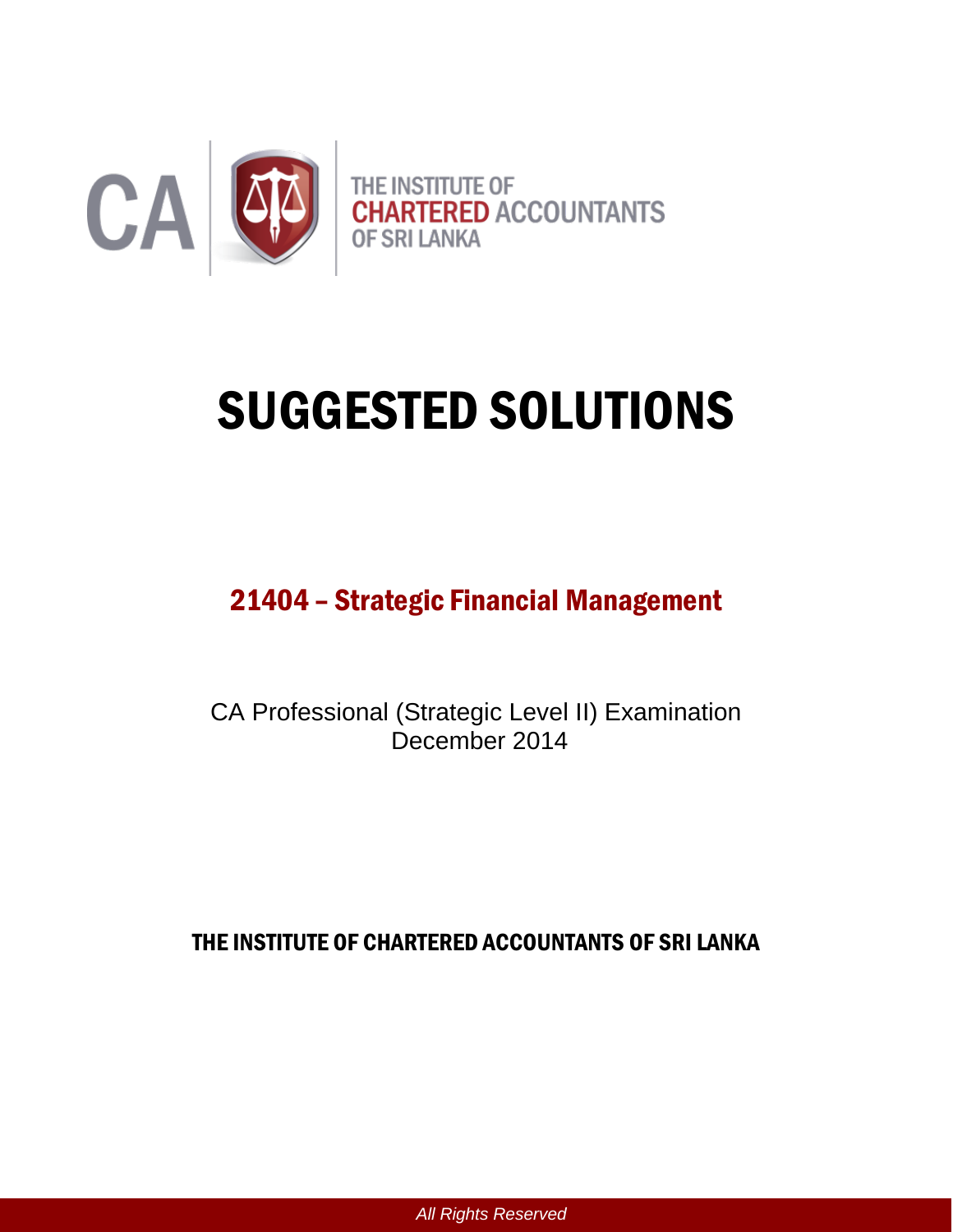# **Answer No. 01**

# (a) Figures in US\$ millions

# **Income Statement for the year ended 30 June 2014**

|                                   | <b>US\$</b> million |
|-----------------------------------|---------------------|
| Sales                             | 10.0                |
| Less: Cost of sales               | (8.0)               |
| Gross profit                      | 2.0                 |
| Less: Admin $\&$ selling expenses | (0.5)               |
| <b>EBITDA</b>                     | 1.50                |
| Interest                          | (0.17)              |
|                                   | 1.33                |
| Depreciation                      | (0.50)              |
| Profit before tax                 | 0.83                |
| Tax @ 40%                         | (0.33)              |
| Profit after tax                  |                     |
|                                   |                     |

# **Statement of financial position as at 30 June 2014**

|                                                        | <b>US</b> \$ million |
|--------------------------------------------------------|----------------------|
| Tangible fixed assets $-$ Plant $\&$ machinery at cost | 5.0                  |
| Accumulated depreciation                               | (2.5)                |
|                                                        | 2.5                  |
| Working capital - Inventory                            | 2.0                  |
| Debtors                                                | 1.67                 |
| Cash                                                   | 0.33                 |
|                                                        | $\underline{4.0}$    |
| <b>Total Assets</b>                                    | 6.5                  |
| Funded by                                              |                      |
| <b>Stated Capital</b>                                  | 1.0                  |
| Retained Earnings b/f                                  | 0.33                 |
| Profits during the year                                | 0.50                 |
|                                                        | 1.83                 |
| Shareholder Loan                                       | 4.00                 |
| Creditors                                              | 0.67                 |
|                                                        | 6.50                 |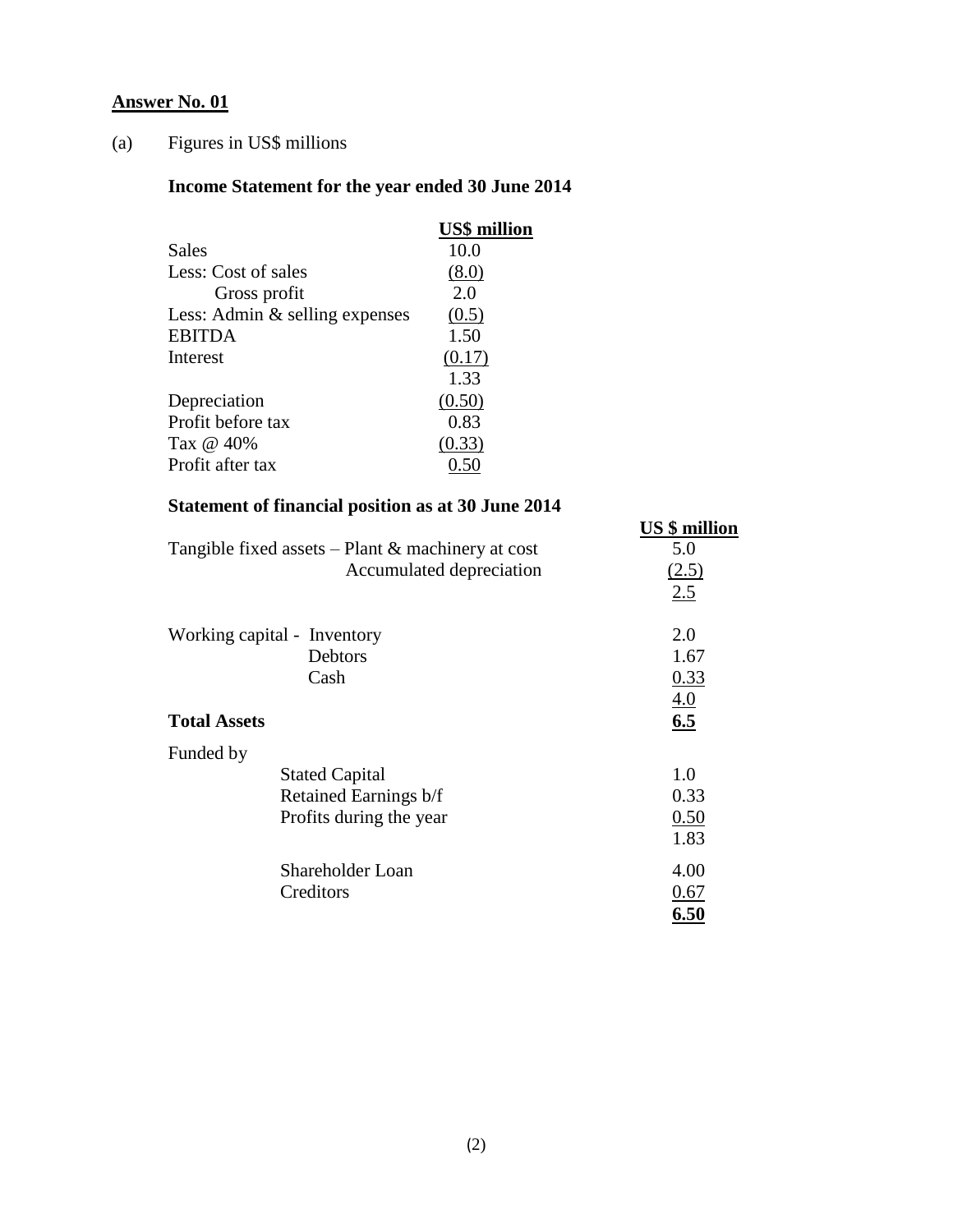| (b) | (i) | Capital Structure             |                    |              |                    |                            |
|-----|-----|-------------------------------|--------------------|--------------|--------------------|----------------------------|
|     |     | <b>Pre</b>                    | <b>Rs. million</b> | <b>Post</b>  | <b>Rs. million</b> |                            |
|     |     | Equity                        | 1.83               | Equity       | 5.83               |                            |
|     |     | Debt                          | 4.00               | Debt         |                    |                            |
|     |     |                               | 5.83               |              | 5.83               |                            |
|     |     | <b>Shareholders Structure</b> |                    |              |                    |                            |
|     |     | David                         | 0.2                | David        | 0.2                | $(200,000 \text{ shares})$ |
|     |     | Franklyn                      | 0.2                | Franklyn     | 0.2                | $(200,000 \text{ shares})$ |
|     |     | David's wife                  | 0.2                | Master Craft | 0.6                | $(600,000 \text{ shares})$ |
|     |     | Franklyn's wife               | 0.2                |              |                    |                            |
|     |     | Anne                          | 0.2                |              |                    |                            |
|     |     |                               | l mn               |              | l mn               |                            |
|     |     |                               |                    |              |                    |                            |

(ii) Cash outlay =  $(3 \times 1.83 + 3 \times 0.5) \times 60\% + 4 \text{ mn}$ 

 $=$  US\$ 8.194 million

(c) In traditional business valuation, attention is mostly towards the quality of the tangible asset base e.g. land & building, plant & machinery, working capital etc.

However, these tangible assets would only provide an indicative valuation; as there are other factors such as brands, staff & management expertise, goodwill, patents, which could sometimes be more valuable, and the ventures ability to earn which has share valuation profits. Therefore, one needs to value both tangible and intangible assets.

(Total: 20 marks)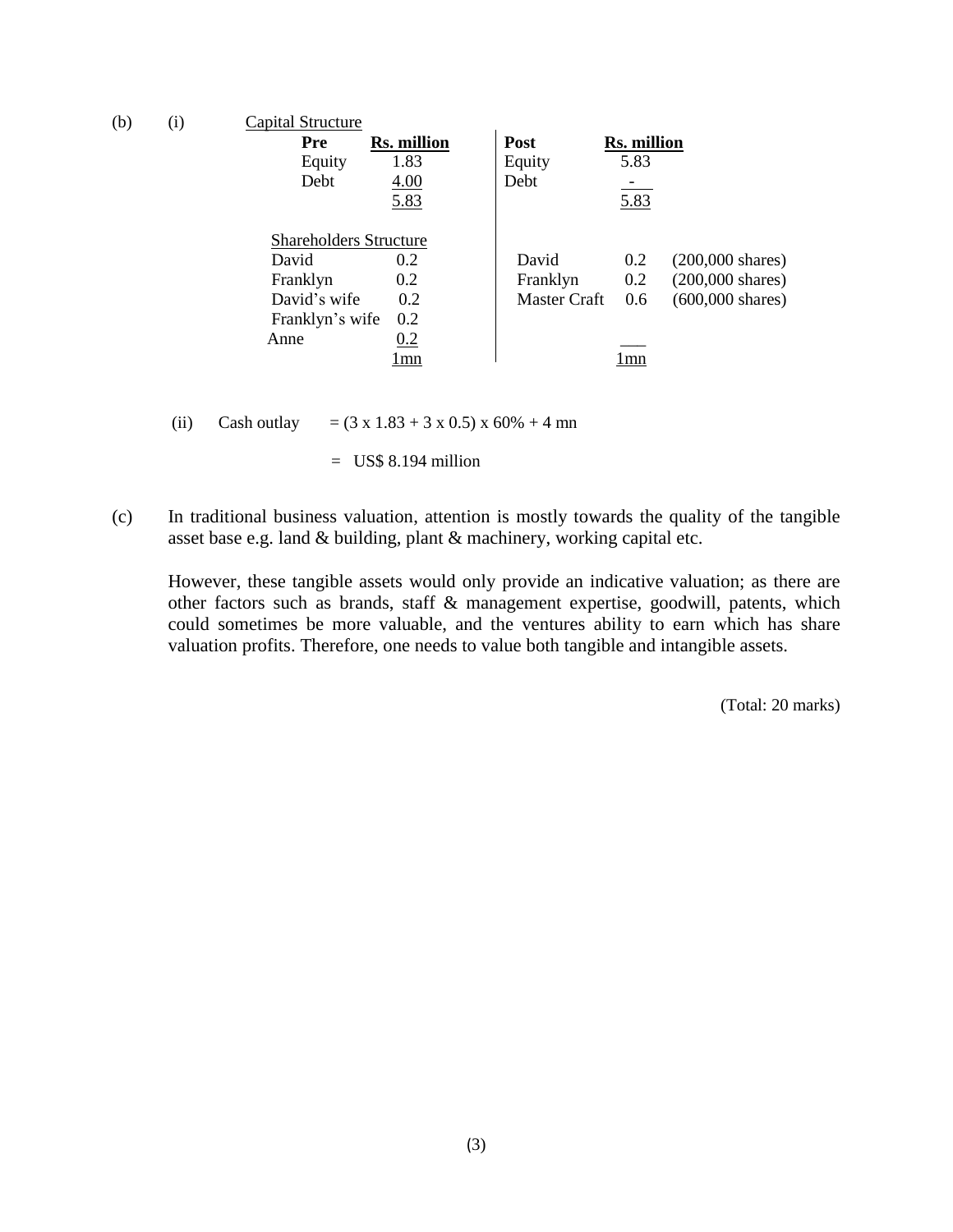#### **General Comments**

Candidates earned high marks on this question. Some earned 18 - 20 marks.

#### **Specific Comments**

- Part (a) Most of the candidates earned full marks for this section. However some failed to understand the total share capital as Rs. 1 Mn. They have noted share capital as Rs. 0.2 Mn or Rs 0.4 Mn. Some were unable to calculate EBITDA and interest cost. As the question relates to very basic accounting, this may be due to poor understanding.
- Part (b) (i) The Question tests four sub areas. I.e. to prepare pre and post capital and shareholder structures. Candidates were unable to understand the question and as a result answers were very vague. Many candidates failed to include all components of capital and most of them ignore retain earnings. Some ignored the debt component.

Many candidates considered, value arrived under business valuation as post equity value. Considerable numbers of candidates were unable to identify post acquisition shareholders structure.

Part (b)(ii)Most of the candidates ignored 60% and considered, the total business value as the cash outlay.

Part (c) Candidates interpreted this statement mainly in two ways. That is with relevant to valuation methods and on importance of considering intangible assets. Some covered both concerns in their answer.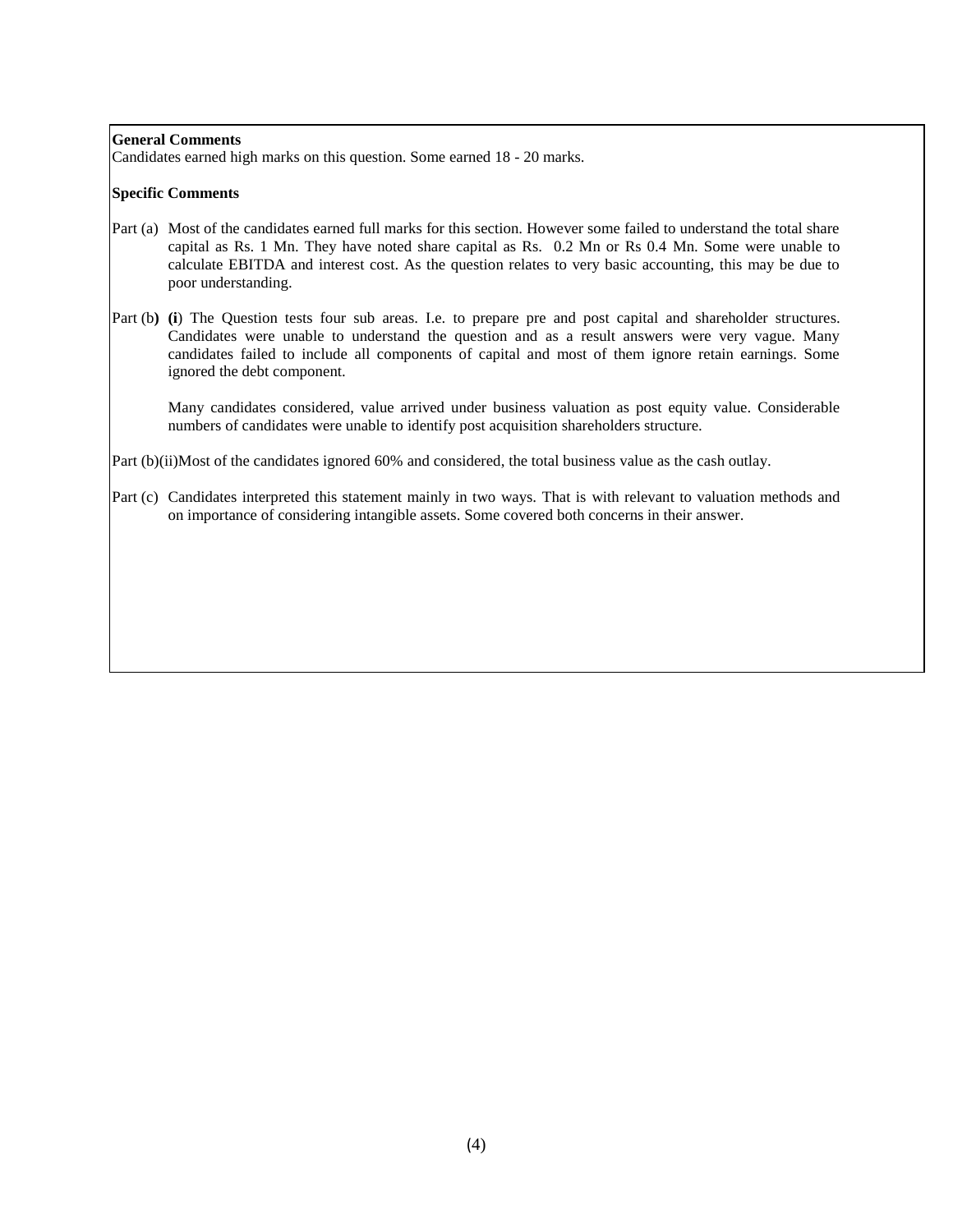#### **Answer No. 02**

(a) The Head of Strategic Finance is of the view that the company will not survive due to the fact that the gearing ratio is above the pre-set target. In the event the gearing ratio is above  $100\%$  at the end of  $4<sup>th</sup>$  year, SBC bank has the right to call the loan in full. Obviously, the company has no adequate cash to settle the loan. So the bank will acquire company properties including assets leading to dissolution of the company.

Independent view point – the Head of Strategic Finance's opinion is simply based on the calculations and the loan agreement, and it can be argued on this basis that the company is in a good position to negotiate with the bank on the solid performance expected for the first 4 years. Year 1 gearing was 650% and the company was able to bring it down to 144% in just 4 years. When we really look at Year 5, the gearing will ideally come down even 100%. Therefore most likely the negotiations should be positive. Thus, the company can negotiate with the bank in advance before signing the loan agreement that says gearing ratio will be met only at the end of the 5<sup>th</sup> year instead of taking a chance.

|   | <b>Equity composition</b>           | <b>Rs. million</b> |        |
|---|-------------------------------------|--------------------|--------|
|   | Total selling price of the business | 4,500              |        |
|   | Financing methods                   |                    |        |
| A | Initial capital by promoters        | 300                |        |
| B | Debentures                          | 60                 | Note 1 |
| C | Loan                                | 2,700              |        |
| D | VС                                  | 1,440              |        |
|   |                                     | 4.500              |        |

#### **Note 1 - Amount of debentures**

| Promoters equity value     | 300 |
|----------------------------|-----|
| Debentures (20% of equity) | 60  |

#### **Note 2 - Starting gearing position**

| Equity  | 300   |          |
|---------|-------|----------|
| Debt    | 4,200 |          |
| Gearing | 1400% | Too high |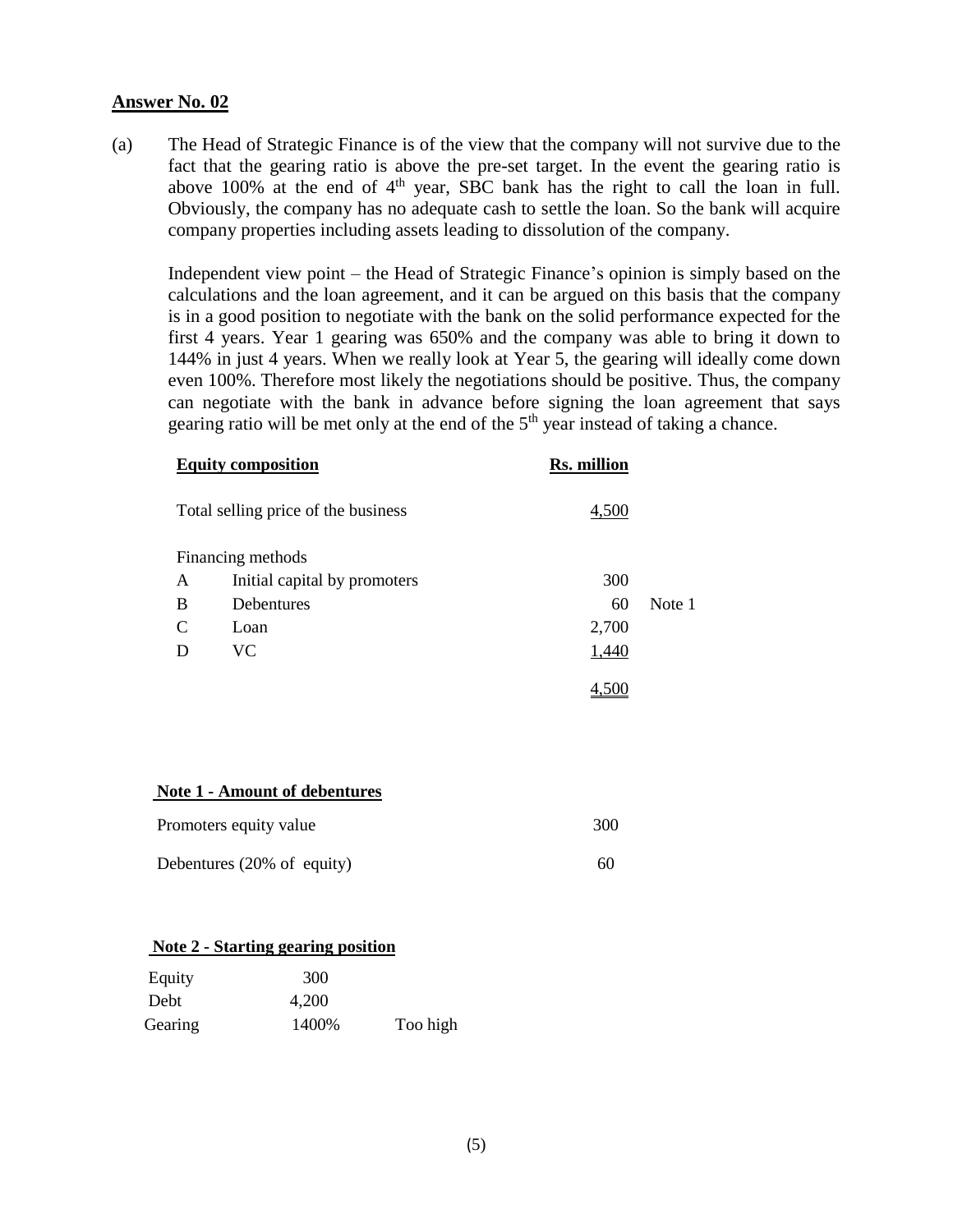# **Note 3 - End of Year 4 Gearing**

Rs. '000

|                                   | Year 0    | Year 1    | Year 2    | Year 3     | Year 4     | Year 5           |
|-----------------------------------|-----------|-----------|-----------|------------|------------|------------------|
| Total sales<br>revenue            | 2,983,200 |           |           |            |            |                  |
| Salaries and<br>wages             | 686,400   |           |           |            |            |                  |
| Consumables                       | 501,600   |           |           |            |            |                  |
| OH allocations                    |           |           |           |            |            |                  |
| Other expenses                    | 462,000   |           |           |            |            |                  |
| Interest<br>expenses              |           |           |           |            |            |                  |
| <b>PBT</b>                        | 1,333,200 | 1,433,190 | 1,540,679 | 1,656,230  | 1,780,447  | 1,913,981        |
|                                   |           |           |           |            |            |                  |
| Outsource cost                    |           | 400,000   | 400,000   | 400,000    | 400,000    | 400,000          |
| Debenture loan<br>interest        |           | 4,800     | 4,800     | $4,800*$   |            |                  |
| Term loan<br>interest             |           | 351,000   | 351,000   | 351,000    | 351,000    | 351,000          |
| Venture capital<br>loan interest  |           | 259,200   | 207,360   | 155,520    | 103,680    | $\ast$<br>51,840 |
| Profit for the<br>year before tax |           | 418,190   | 577,519   | 744,910    | 925,767    | 1,111,141        |
| Tax 28%                           |           | (117,093) | (161,705) | (208, 575) | (259, 215) | (311, 120)       |
| Profit after tax                  |           | 301,097   | 415,813   | 536,335    | 666,552    | 800,021          |
| Dividends                         |           | (30,000)  | (30,000)  | (30,000)   | (36,000)   | (36,000)         |
| Net earnings                      |           | 271,097   | 385,813   | 506,335    | 630,552    | 764,021          |
| Retained<br>earnings              |           |           | 271,097   | 656,910    | 1,163,245  | 1,793,797        |
| C/f                               |           | 271,097   | 656,910   | 1,163,245  | 1,793,797  | 2,557,818        |

\* The answer depends on the year of conversion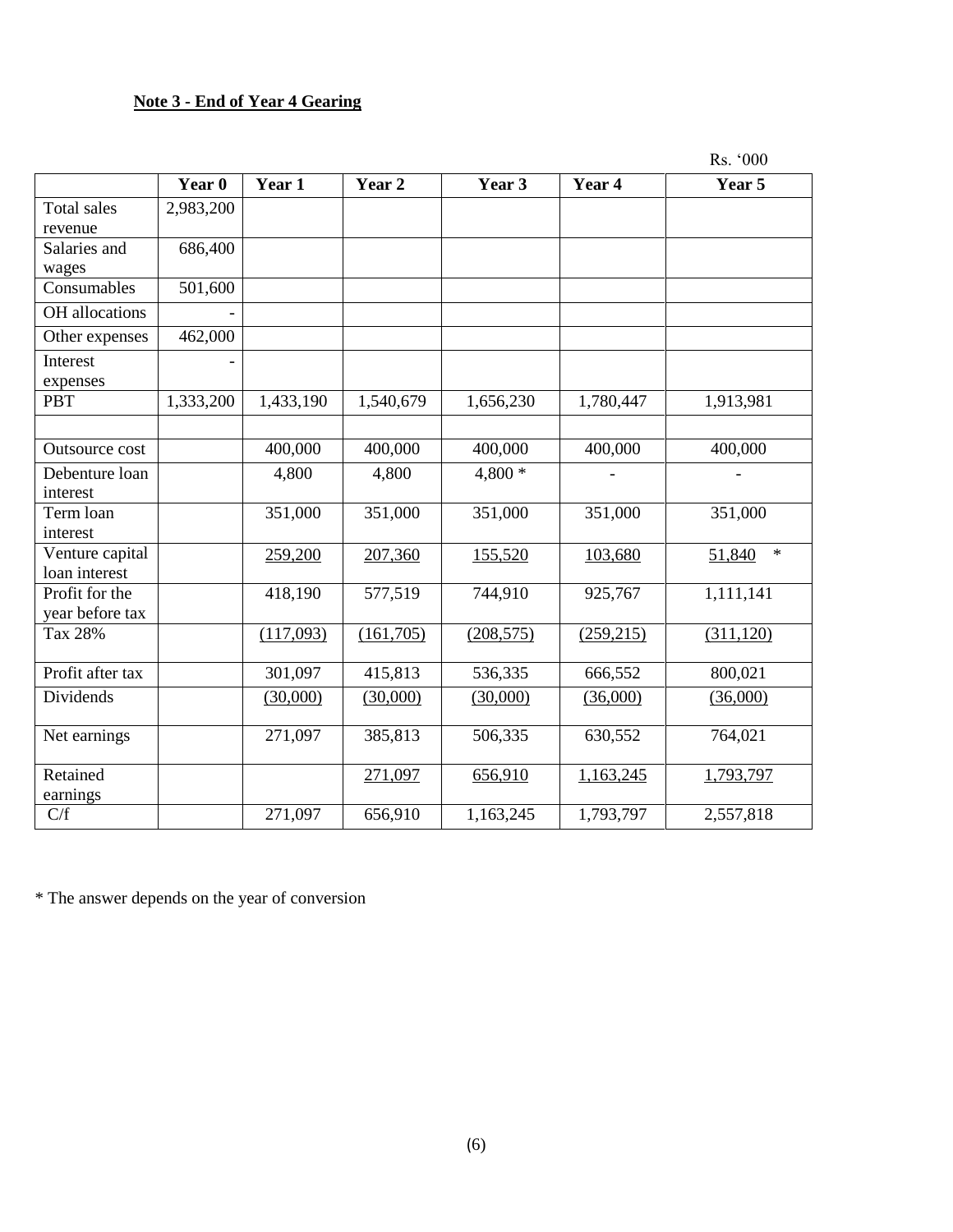| <b>Capital and Reserves</b> | Year 0 | Year 1    | Year 2    | Year 3    | Year 4    | Year 5    |
|-----------------------------|--------|-----------|-----------|-----------|-----------|-----------|
|                             |        |           |           |           |           |           |
| Retained earnings           |        | 271,097   | 656,910   | 1,163,245 | 1,793,797 | 2,557,818 |
| Stated capital - Initial    |        | 300,000   | 300,000   | 300,000   | 300,000   | 300,000   |
| Stated capital -            |        |           |           |           | 60,000    | 60,000    |
| Debenture converted         |        |           |           |           |           |           |
|                             |        | 571,097   | 956,910   | 1,463,245 | 2,153,797 | 2,917,818 |
|                             |        |           |           |           |           |           |
| <b>Debt</b>                 |        |           |           |           |           |           |
| Loan                        |        | 2,700,000 | 2,700,000 | 2,700,000 | 2,700,000 | 2,700,000 |
| <b>Debentures</b>           |        | 60,000    | 60,000    | 60,000    |           |           |
| <b>VC</b>                   |        | 1,152,000 | 864,000   | 576,000   | 288,000   |           |
|                             |        |           |           |           |           |           |
|                             |        | 3,912,000 | 3,624,000 | 3,336,000 | 2,988,000 | 2,700,000 |
|                             |        |           |           |           |           |           |
| Debt to equity ratio        |        | 685%      | 379%      | 228%      | 138%      | 93%       |

#### **Rs. '000**

| <b>Cash Flow</b> | Year 1    | <b>Year 2</b> | <b>Year 3</b> | Year 4    | Year 5    |
|------------------|-----------|---------------|---------------|-----------|-----------|
|                  |           |               |               |           |           |
| Net profit       | 271,097   | 385,813       | 506,335       | 630,552   | 764,021   |
| Repay loan to VC | (288,000) | (288,000)     | (288,000)     | (288,000) | (288,000) |
| Net cash flow    | (16,903)  | 97,813        | 218,335       | 342,552   | 476,02    |

Assumed tax payable on the current year basis

#### **Answer if the warrants are executed**

| VCC loan opening balance                          | 1.440       |
|---------------------------------------------------|-------------|
| Number of blocks                                  | 96          |
| Number of shares to be issues (10 for each block) | 960         |
| The total value of convertible shares             |             |
| $(Rs. 132 \text{ per share})$                     | Rs. 126,720 |

The head of finance has expressed concerns re:

(i) Survival of business after Year 4

(ii) Paying dividends

The income statement indicates net income is positive throughout  $Y1 - Y5$  and the resulting of cash flow statements, assuming tax is paid on current year basis, is also positive from Y1 onwards subject to payment of dividends in Y1.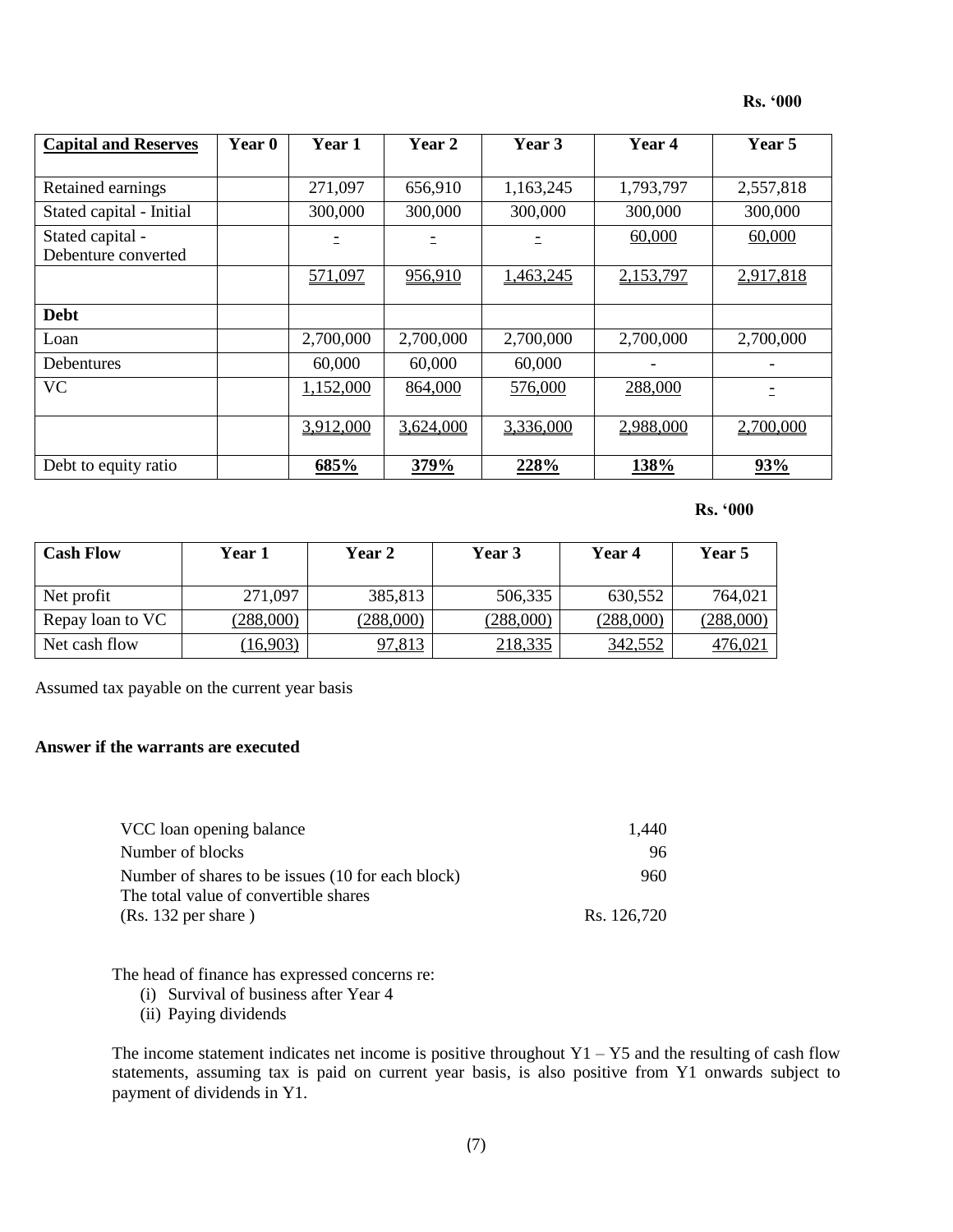Furthermore, the cash situation will change depending on the conversion of 8% convertible debentures exercising of warrants.

With regard to payment of dividend, the provision relating to the solvency test in the Companies Act of 2007 needs to be considered.

As regards the going concern basis, the director may have to give recognition to (among other matters) the provisions of corporate governance stated in ICASL/SEC publications.

Note 1:

- (i) It is assumed that the debentures will be converted with ordinary shares at the end of the  $3<sup>rd</sup>$ year at Rs. 100 per share and if such a conversion takes place SBC requirement 1:1 at the end of the  $4<sup>th</sup>$  year will not be fulfilled.
- (ii) Conversion of warrants too has an impact on the financial statements of the company. It is noted that the option to convert share warrants rests with the VCC  $(Y3 - Y5)$ , and the resultant effect depends on the time of option exercising. It is noted that the conversion of warrants even in the Y3, will fail to meet the SBC condition of D/E 1:1 stipulated in the loan agreement.

Note: The above calculated warrant execution option is insignificant to consider for the option and the students may consider to ignore the adjustment. This can be accepted as a reasonable assumption and no marks will be deducted for doing so

- (b) Given below are the areas that the management should consider before signing any agreements with debt providers with reference to the situation.
	- Avoiding undue influence in decision making due to higher leverage through the agreement.
	- Careful assessment of the ability to bring down the leverage to 100% within 4 years and in the event there is uncertainty, negotiate for a feasible target. In the above calculations, 5 years could be a good safe number to negotiate.
	- Repayment schedule as per the loan above, the total amount should be paid in full at maturity. The possibility of extending the repayment terms should be negotiated at the beginning.
	- The possibility of raising new equity without losing control in the event the debt ratio is higher than expected.
	- The accuracy of revenue/cost projections.
	- The interest rate movement in the future.
	- Possibility of alternative debt providers in the event the current debt providers want to call loans on unfulfilled agreement clauses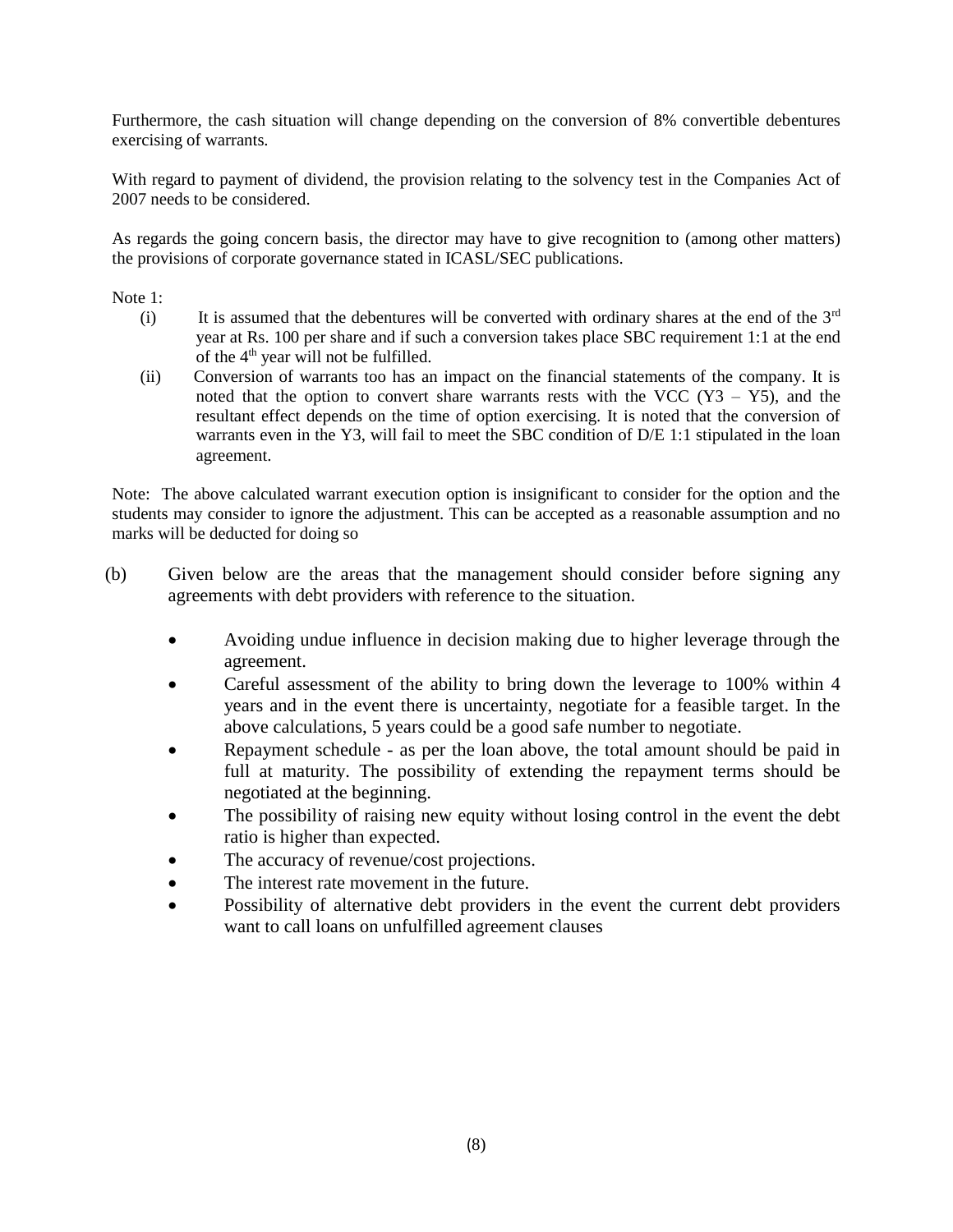#### (c) (i) **NOPAT**

The total expected results of the 2 de-merged companies viz, Sethsevana Medical Hospital (Pvt) Ltd (SMH) and Sethsevana Diagnostic Services (Pvt.) Ltd (SDS) are less than that of the original parent company Sethsevana Hospitals (Pvt.) Ltd (SH), and this clearly indicates that the synergy of pooling resources will be lost with the proposed demerger.

#### (ii) **EVA**

The expected results indicate:

- (i)  $EVA_{SMH} > EVA_{SH}$
- (ii)  $EVA_{SDS} < EVA_{SH}$

Also EVA<sub>SMH</sub> is positive whereas EVA<sub>SDS</sub> is negative (i.e. capital will not be properly used).

The answer should also deal with:  $EVA = NOPAT - (WACC x capital employed)$ Debt equity ratio too has a bearing on EVA.

#### (iii) **ROCE**

ROCE is a measure of the returns that a business will achieve from capital employed.

 $ROCE = EBIT$ Capital Employed

ROCESMH > ROCESH

This clearly indicates that ROCE<sub>SDS</sub>, being low, the potential earnings power of the composite company has eclipsed.

#### (iv) **WACC**

The WACC of the demerged business units are almost identical to that of the combined business. This is expected as the distribution of shares has been 1:1 and the  $R_d$  of the all 3 companies is the same;  $R_e$  is also somewhat similar.

(Total: 20 marks)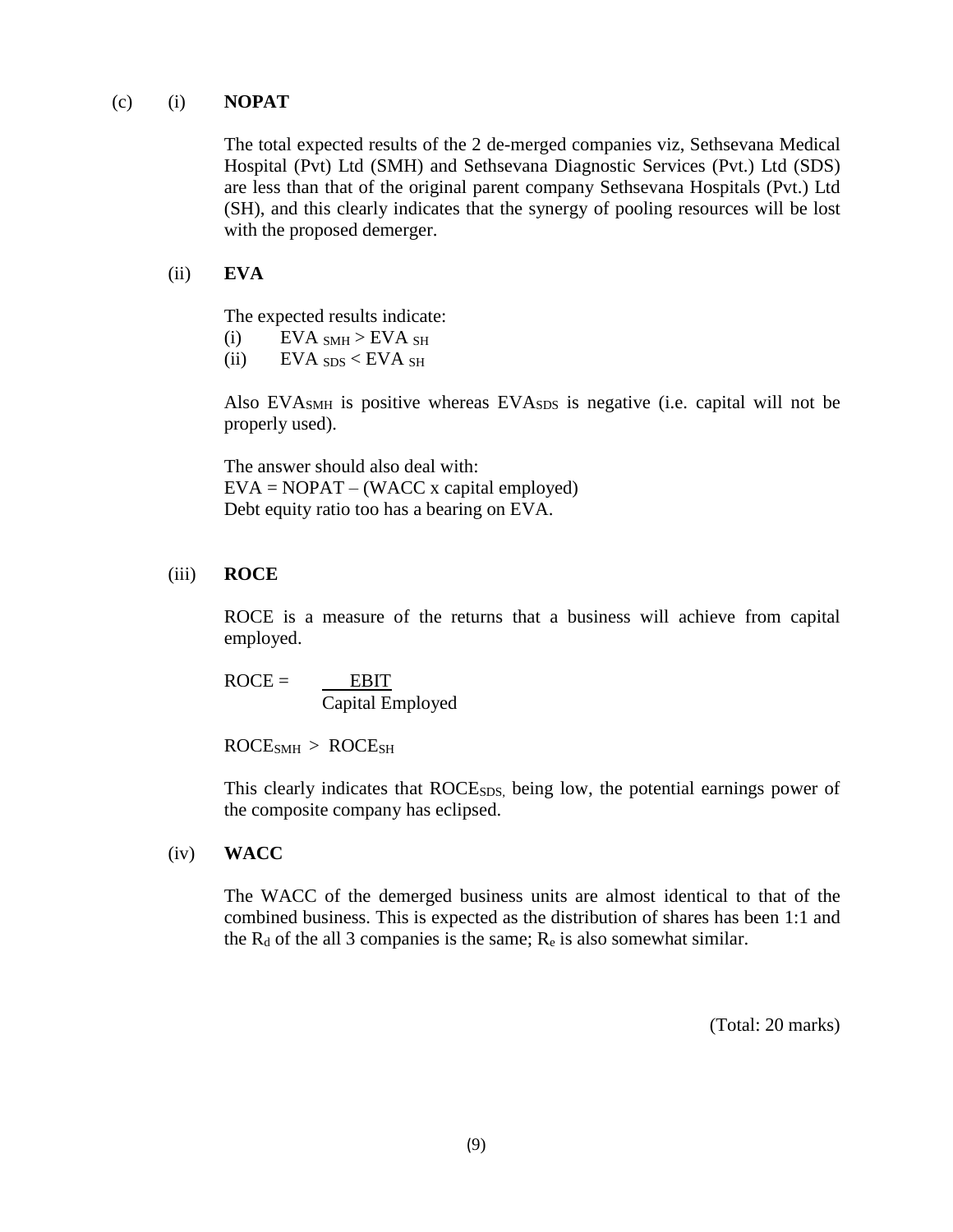#### **General comments**

The Question is to evaluate two business assignments on business restructuring. A majority of candidates understood the threat on going concern on  $1<sup>st</sup>$  assignment, due to leverage. But had no idea, how to derive the final solution. Average marks earned around 10.

#### **Specific comments**

#### **Assignment 1**

Part (a) Candidates were unclear whether year wise calculations are required as solvency test had to be done only in year 4. Therefore they directly calculated 4<sup>th</sup> year figures. Few students misunderstood, the proposed financial schemes suggested by the promoters as 3 separate proposals.

The Majority of the candidates did not recognise the requirement of profitability and cash flow projections, to calculate equity and debt values. Some completely ignored the impact of retain earnings. Some compared equity and loan balance without projecting financials.

Few candidates considered debenture conversion in year 3, as a cash generating activity. Only few candidates correctly identified venture capital funding requirement as Rupees 1440 M. As a result, they ended up with wrong interest calculation and as well as value of share option after 2<sup>nd</sup> year. Many candidates calculated interest on VCC loan, on equal installment basis even though it has to be on equal capital installments. Many ignored the share option calculation of VCC.

- Part (b) Even though, answer should be based on the financial performance worked on (a) above, most of the answers submitted on general terms. With some specifically linking the answer to part (a).
- Part (c) There were candidates, who misunderstood the concept of demerger according to their interpretation. Average number of candidates had not properly evaluated the given scenarios. Some had explained the theory behind each concept.

It was observed that most of the candidates lack of knowledge on the ratios and the factors behind them. Only very few demonstrated their in depth knowledge of the real meaning of the ratios which some been tested requisite option.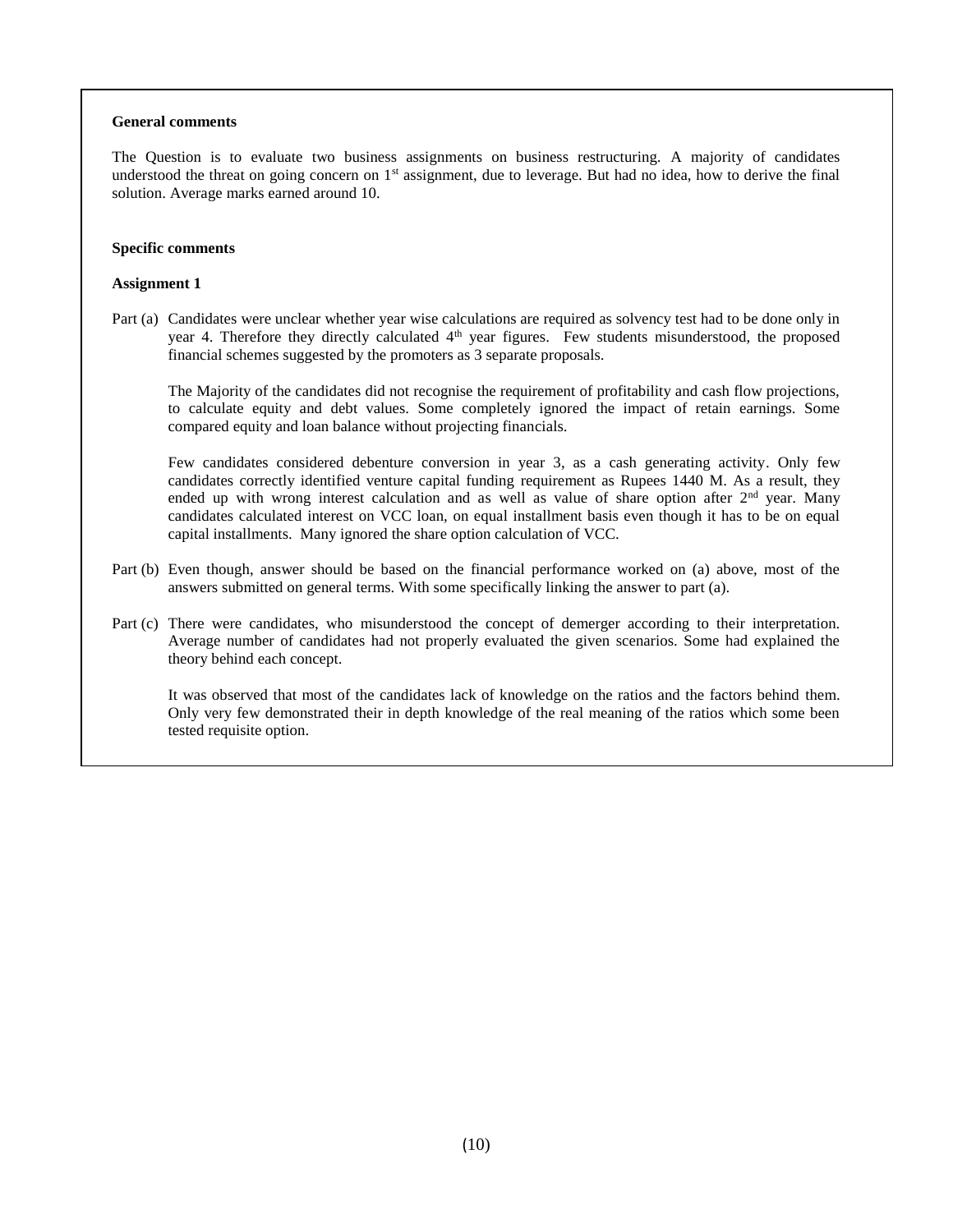# **Answer No. 03**

(a)

There are two ways that the company can raise equity funds.

- $\checkmark$  Reinvestment of retained earnings
- $\checkmark$  Issue of new shares

## **Reinvestment**

This is the easiest way of raising equity funds. It can avoid the administration hassle of making a share issue. Tax paying investors would prefer this method as it would build up their wealth without additional tax payments which they would have paid on dividends. However, the cost of retained earnings is higher than the cost of debt as owners would need more return for the risk that they undertake. Therefore it is always needed to see whether the return from the project can match the required return of investors. Also bear in mind that retained earnings always would not mean that the RE is available in cash for them to invest. If that is the case, RE method would be a problem.

#### **Issue of shares**

If the RE does not meet the requirement as explained above, the issue of shares would be the solution. The share issue price is a matter that they should pay close attention to as there is a current market price for shares. Therefore, a careful assessment of the company's current value and the total benefit from the proposed project should be considered before deciding the price.

# **Borrowing**

If the options discussed above (RE and Equity) would have problems, the next option is to go with borrowings. Some of the factors to consider are as below.

- $\checkmark$  The repayment time horizon should match the expected cash flows to avoid any cash deficits
- $\checkmark$  This method would not affect the controlling interest of the company
- $\checkmark$  The weighted average cost of capital would come down as the debt would be cheaper than cost of equity
- $\checkmark$  Interest payment is allowable for tax purposes

#### **Control**

The controlling interest would be an issue if all the new shares are bought by outside parties as the business family currently holds 51%. Therefore the new issue needs to be carefully managed with the long term intentions of the company.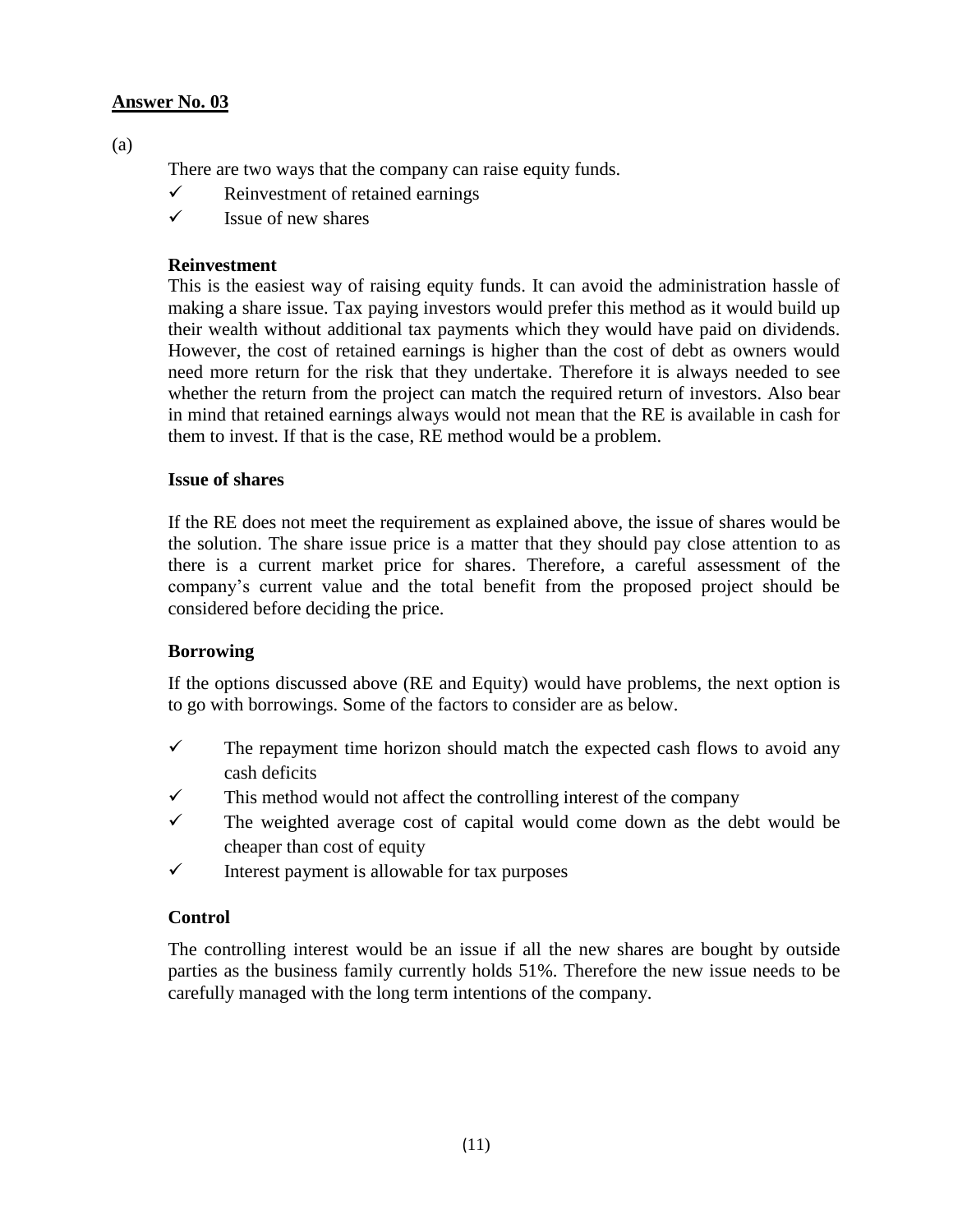#### (b) **Offer made by GLS**

|                                      | -KS. million               |   |
|--------------------------------------|----------------------------|---|
| Company's current earnings           | 600                        |   |
| Less: tax                            | (168)<br>$432 \rightarrow$ | a |
| Post cost of capital 12% (unlevered) | $12\% \rightarrow$         |   |
| Present value $(a/b)$                | 3,600                      |   |

NPV of the new project panned 818 Total value of the business **4,418** 

This assumes a zero growth (100% paid as dividends)

This is much higher than the price offered by GLS. Therefore should not accept the offer.

**Rs. million**

#### **New issue**

The new issue would be insignificant considering the value of equity.

- $\checkmark$  The value of the new business would go up by Rs. 818 million and end up at Rs. 4,418 million.
- $\checkmark$  The share price should be decided carefully.
- $\checkmark$  The share price and the number of shares to be issued would have an impact on the existing shareholders in terms of their wealth.
- $\checkmark$  The new share issue will not change the value of business which will remain at Rs. 4,418 million.
- $\checkmark$  However the controlling interest of the business would change after the new share issue.

#### **Debt**

If debt is introduced the tax shield effect would come in, adding up another approximately Rs. 60 million.

|                                 | <b>Rs. million</b> |
|---------------------------------|--------------------|
| Additional capital being issued | 660.00             |
| Interest 9%                     | 59.40              |
| Tax shield $(28%)$              | 16.63              |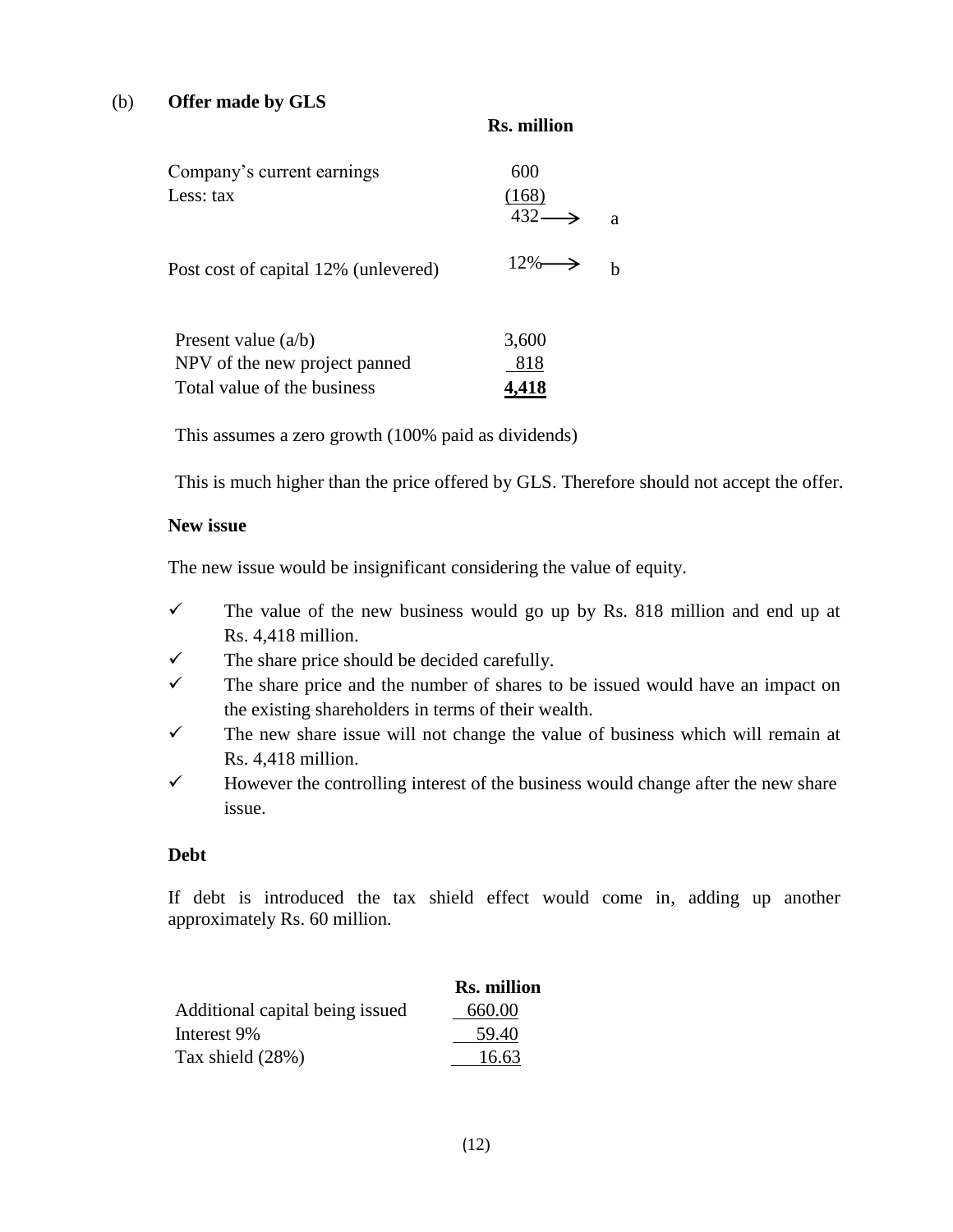This will last for 5 years

|        |       | <b>Discounting</b><br>factor |       | 12% |
|--------|-------|------------------------------|-------|-----|
| Year 1 | 16.63 | 0.8929                       | 14.85 |     |
| Year 2 | 16.63 | 0.7972                       | 13.26 |     |
| Year 3 | 16.63 | 0.7118                       | 11.84 |     |
| Year 4 | 16.63 | 0.6355                       | 10.57 |     |
| Year 5 | 16.63 | 0.5674                       | 9.44  |     |
|        |       |                              | 59.96 |     |

## **Revised calculation**

|                                     | <b>Rs. million</b>             |
|-------------------------------------|--------------------------------|
| Company's current earnings          | 600                            |
| Less Tax                            | (168)<br>432<br>$\overline{a}$ |
| Post cost of capital 9% (unlevered) | $12\% \longrightarrow$<br>- h  |
| Present value $(a/b)$               | 3,600                          |
| The NPV of the new project planned  | 818                            |
| Total Value of the business         | 4,418.00                       |
| Debt tax shield                     | 59.96                          |
| New business value                  | 4,477.96                       |
|                                     |                                |

With the introduction of new debt the total value of the business will go up by Rs. 60 million approximately. (1 mark)

**NOTE** – If the students have considered the given project as fully debt finance and discounted at cost of debt can also be considered as correct for part (iii) of the question, provided adjusted accordingly for the tax shield benefit.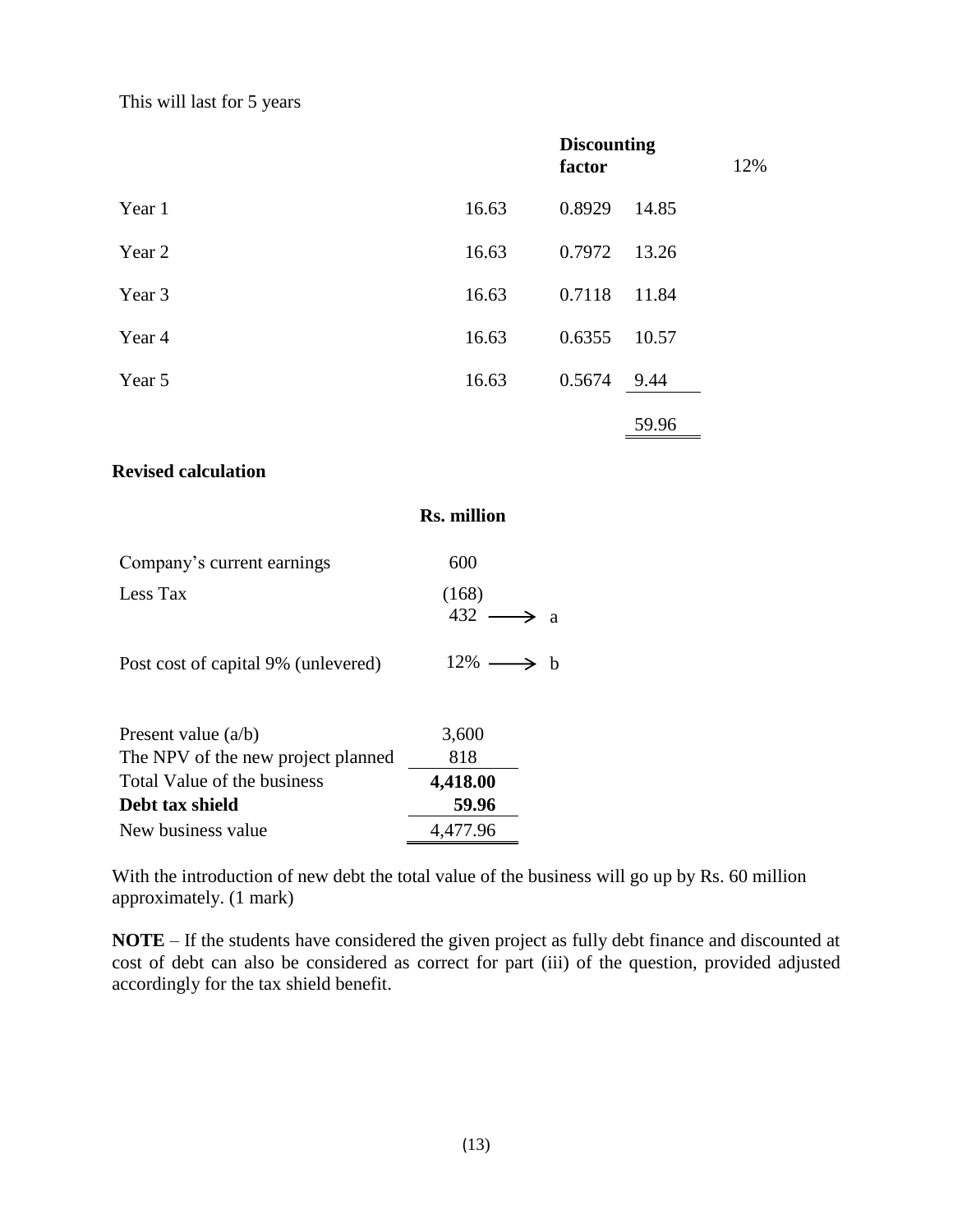(c) The behavior of WACC is "U" shaped as more and more debt is introduced to the capital structure.



The reason behind U shape is:

- Cost of debt remains constant to a certain level and then starts increasing
- The cost of equity keeps on increasing as more and more debt is added

The result of different behavior of cost of debt and cost of equity is a U shape.

The cost of equity keeps on increasing as the company would be exposed to higher financial risks as new debt comes into the structure and increase the scale of business. Similarly, debt providers expect more return to compensate the risk arising from a highly levered situation after a certain point of gearing.

It is important for the management to understand that the current capital structure of the company is not optimal. They would need to introduce debt in order to bring down the WACC. As a result, the total value of business will go up i.e. discounted future cash flows at a lower rate compared to an unlevered position.

Also, the controlling interest of 51% can be maintained as the increasing debt will not have implications on the voting power in the business.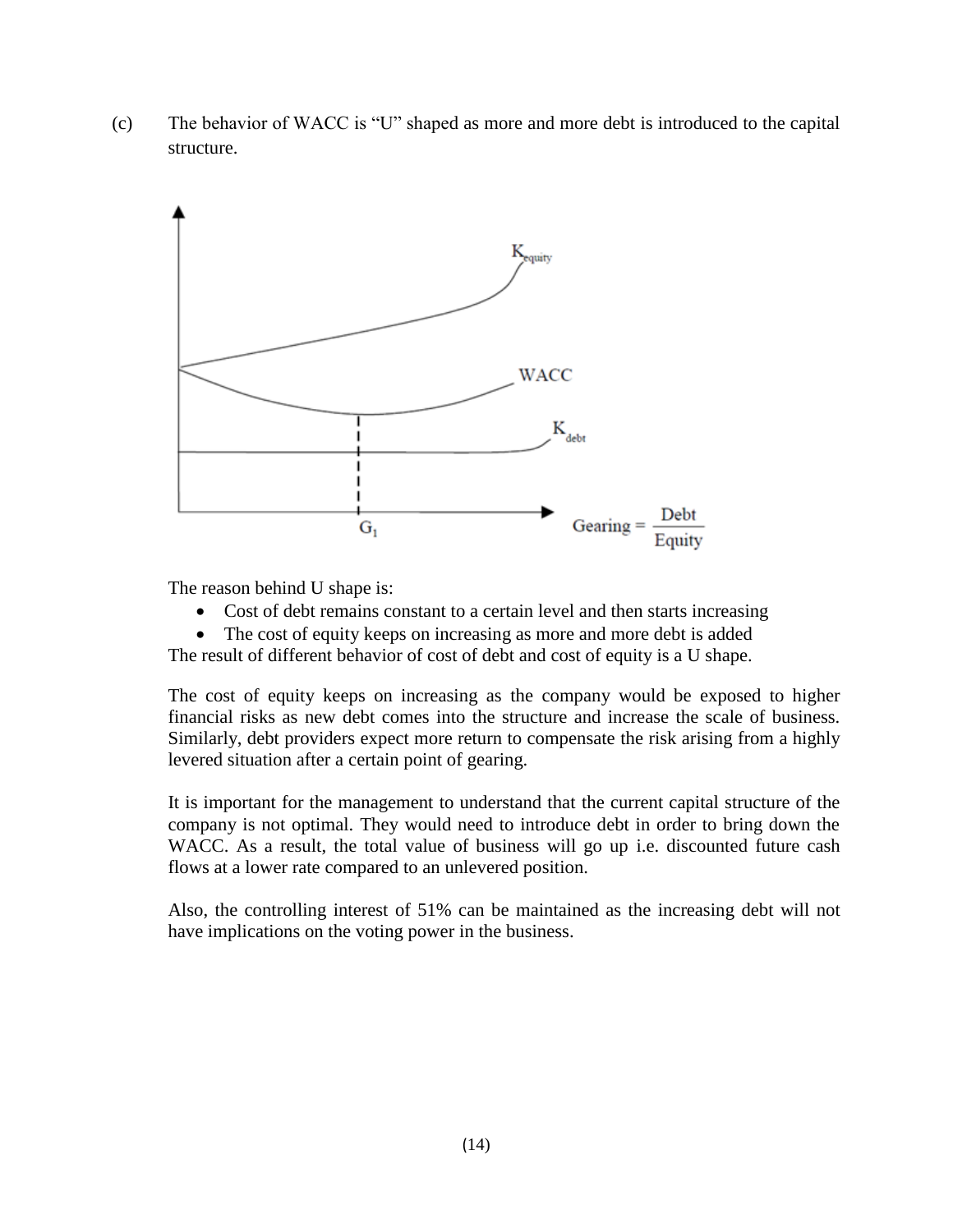- (d) A listed entity on the main board shall maintain:
	- a minimum public holding of 20% of its total listed ordinary voting shares in the hands of a minimum of 750 shareholders, **OR**
	- a market capitalisation of Rs. 5 billion of its public holding in the hands of a minimum of 500 public shareholders while maintaining a minimum public holding of 10%. (1 mark)

A listed entity on the DiriSavi Board shall maintain a minimum public holding of its total listed shares in the hands of a minimum of 200 public shareholders.

Market capitalisation of Rs. 5 billion will lead to over-capitalisation of JWSL. The ruling set could lead to dilution of EPS, liquidity of shares, pricing of shares etc. when compared with its capital requirement. It needs less than Rs. 3 billion of capital. Even though an IPO leaves room to raise capital for future investments, it is a costly exercise, and susceptible for future take-overs. Holding shares with a large number of investors would lead to threat to privacy.

The chances for a hostile takeover would increase with listing of a company in a stock exchange. The situation here is leading to the same as UK based company is desperate to take the control. This could be done in many ways. E.g. they can go for this indirect way. The point here is to understand is that a listed company is more vulnerable for hostile takeovers than an unlisted company (1 mark). Any decision to go ahead with the proposal/decision also requires the approval of the shareholder at an extra ordinary meeting.

(Total: 20 marks)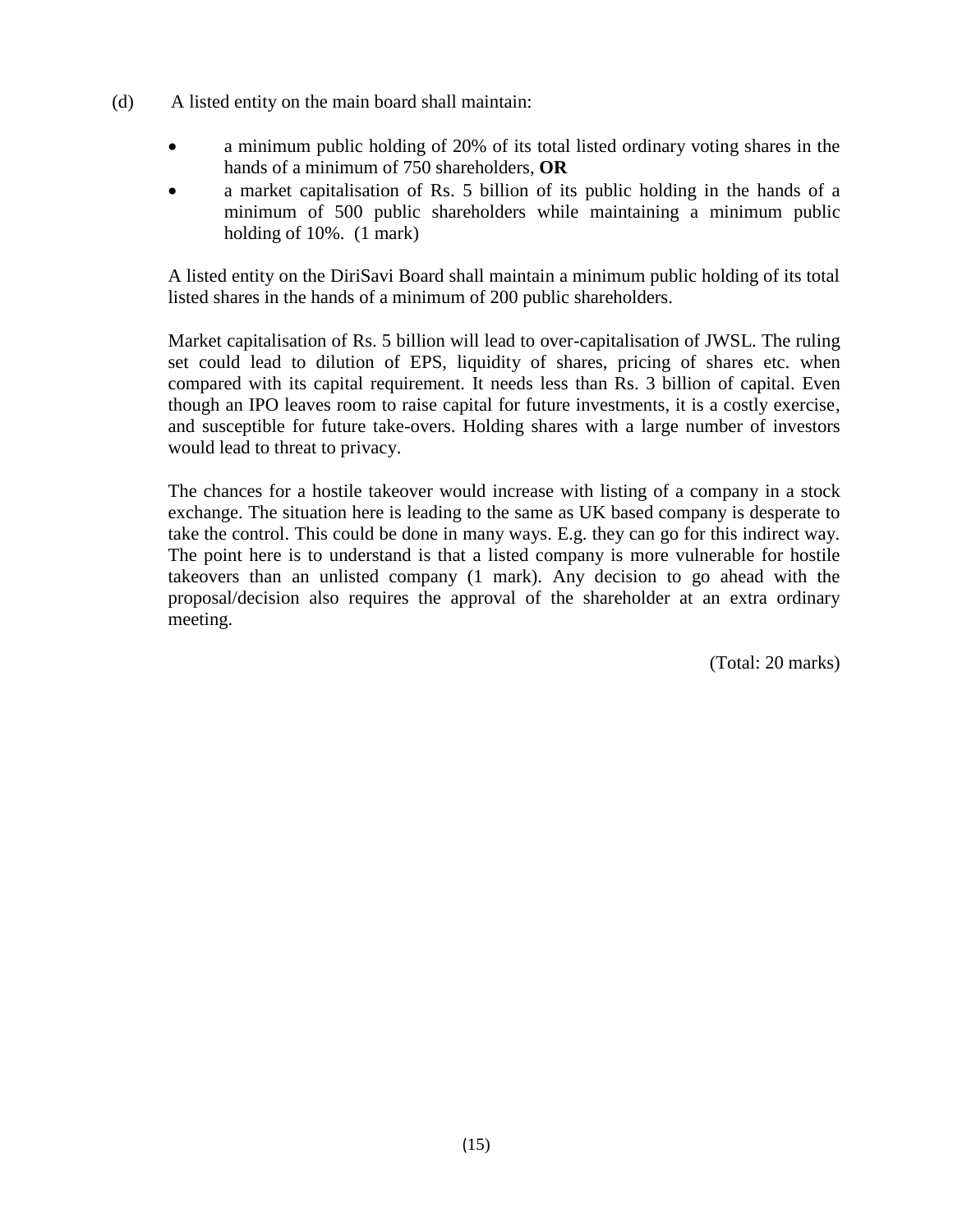#### **Specific comments**

- Part (a) This part answered to a satisfactory level. However some candidates not understood the fact that the retained earning always would not be available to distribute in cash, for company to reinvest. Some candidates wrote vague factors such as tax implications of issue, concessionary rate of tax etc. Some elaborate the shareholders preference of shares and marketability. Most of the candidates not considered borrowing option.
- Part (b) In action 1, most have failed to understand the question, and all three options were not evaluated. As a result answers were very vague. Some have just explained without giving any calculations. Majority has calculated PV of new project without understanding that, it is Rupees 818 Mn. Some rediscounted the estimated increase value of Rupees 818 Mn. Most of the candidate did not consider the Rupees 818Mn as the value increase of the company.

In action 2, most of the candidates not mentioned about the loosing of controlling interest and the important fact that the value of the business is not change and remain at Rupees 4,418m. Some considered, buy back option value of Rs 3,300 Mn and Rs 818 Mn as the market value of the company.

In action 3, most of the candidates did not consider the tax effect of the debt infusion of Rupees 660Mn. Majority have not considered the PV of the tax shield of geared company and unable take PV of new project.

Some candidates considered 51% of company value and compared GLS offer. This was due to misunderstanding of the question. Majority had done unnecessary calculations such as preparation of loan schedule, WACC calculation, 51% of PV etc.

- Part (c) Most of the candidates explained the typical behaviour of MM theory. However unable to discussed the reason behind "U" shape. Some had calculated WACC without explaining the reasons for the curve shape. Candidates not identify the fact that, current capital structure is not optimal. Only few candidates understood that controlling interest of 51% can be maintained and there is no dilution of ownership.
- Part (d) It was evident that the question had been not understood by the candidates. Some have explained method of IPO without understanding what was ask in the question. Lack of knowledge about SEC ruling and impact on it made the question difficult. The question had been tested previously as well clearly indicating that the knowledge of the students on aspects seems to be poor.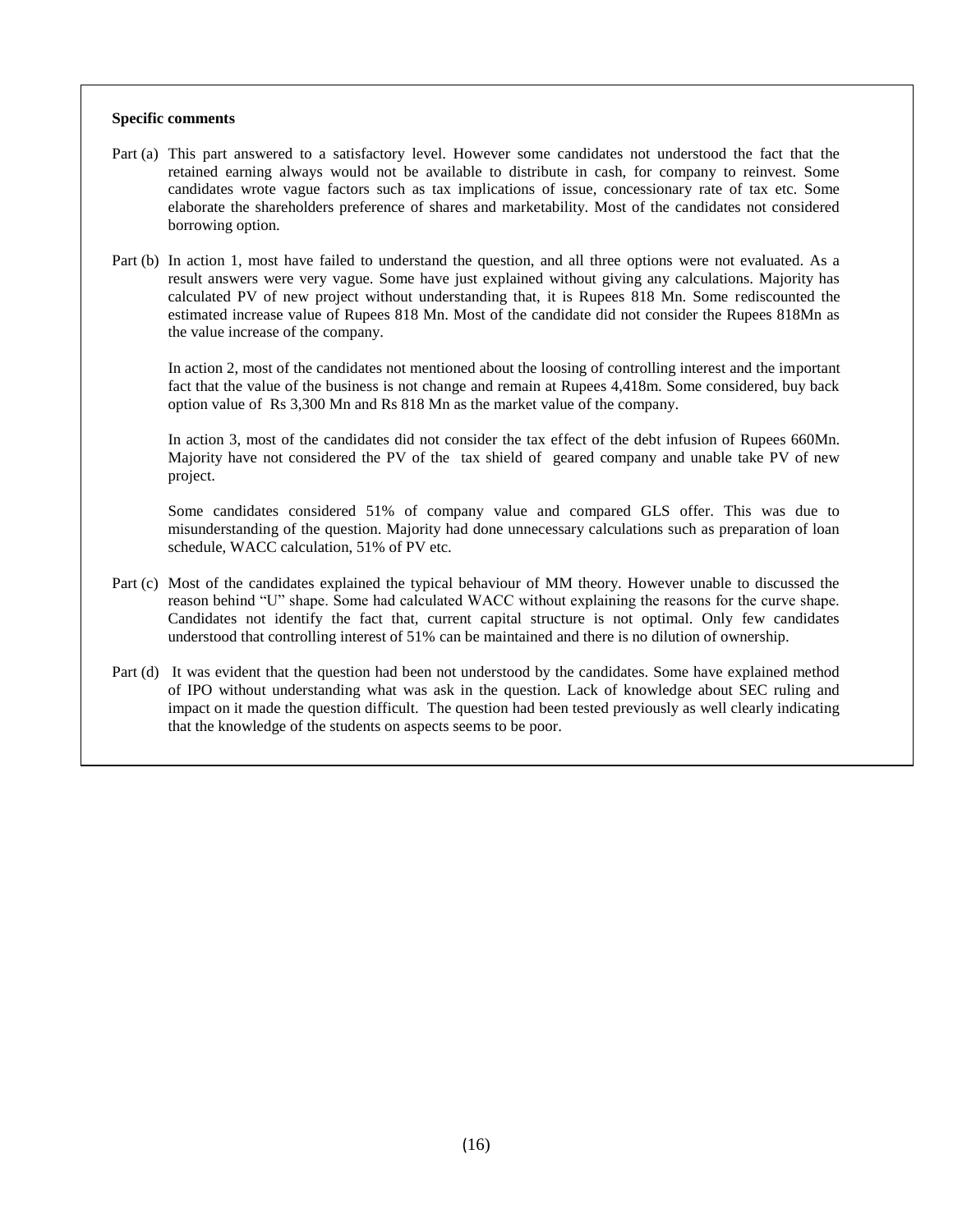# **Answer No. 04**

Cost of equity =  $r_f$  +  $\beta$  ( $r_m$  -  $r_f$ )  $= 6\% + 1.5$  (12% - 6%)  $= 15%$ 

# **Project 1 (Wind Power Project)**

|    | <b>USA</b> $(5\%)$ – <b>US\$</b> | Sri Lanka $(6\%)$ – | <b>Exchange Rate</b> |
|----|----------------------------------|---------------------|----------------------|
|    |                                  | Rs.                 |                      |
|    |                                  | 130                 |                      |
|    |                                  |                     |                      |
| Y1 | 1.05                             | 137.8               | 131.238              |
| Y2 | 1.1025                           | 146.068             | 132.488              |
| Y3 | 1.1576                           | 154.832             | 133.753              |
| Y4 | 1.2155                           | 164.122             | 135.024              |
| Y5 | 1.2763                           | 173.969             | 136.307              |

| <b>Amounts in US\$/Rs millions</b> | Year 0   | Year 1    | Year 2   | Year 3  | Year 4  | Year 5  |
|------------------------------------|----------|-----------|----------|---------|---------|---------|
| Revenue (US\$)                     | 125      |           | 100      |         |         |         |
| Exchange rate                      | 130      |           | 132.488  |         |         |         |
| Revenue (Rs.)                      | 16,250   |           | 13,249   | 6,000   | 6,000   | 6,000   |
| Investment                         | (15,000) |           |          |         |         |         |
| Operating costs                    |          | (6,500)   | (4,500)  | (2,750) | (2,750) | (2,750) |
| Opportunity cost                   |          | (5,325)   | (4, 425) |         |         |         |
|                                    |          |           |          |         |         |         |
|                                    | 1,250    | (11, 825) | 4,324    | 3,250   | 3,250   | 3,250   |
| Discount factor (20%)              |          | 0.8333    | 0.6944   |         |         |         |
| Discount factor (15%)              |          |           |          | 0.6575  | 0.5717  | 0.4971  |
| Present value                      | 1,250    | (9, 854)  | 3,003    | 2,137   | 1,858   | 1,616   |

# **Net present value - Rs. 10 million**

# **Project 2 (Hydro Power Project)**

|    | South Africa $(10\%)$ – ZAR | Sri Lanka $(6\%)$ – Rs. | <b>Exchange Rate</b> |
|----|-----------------------------|-------------------------|----------------------|
|    |                             | 12                      |                      |
|    |                             | 12.72                   | 11.5636              |
| Y2 | 1.21                        | 13.4832                 | 11.1431              |
| Y3 | 1.331                       | 14.2921                 | 10.7379              |
| Y4 | 1.4641                      | 15.1496                 | 10.3474              |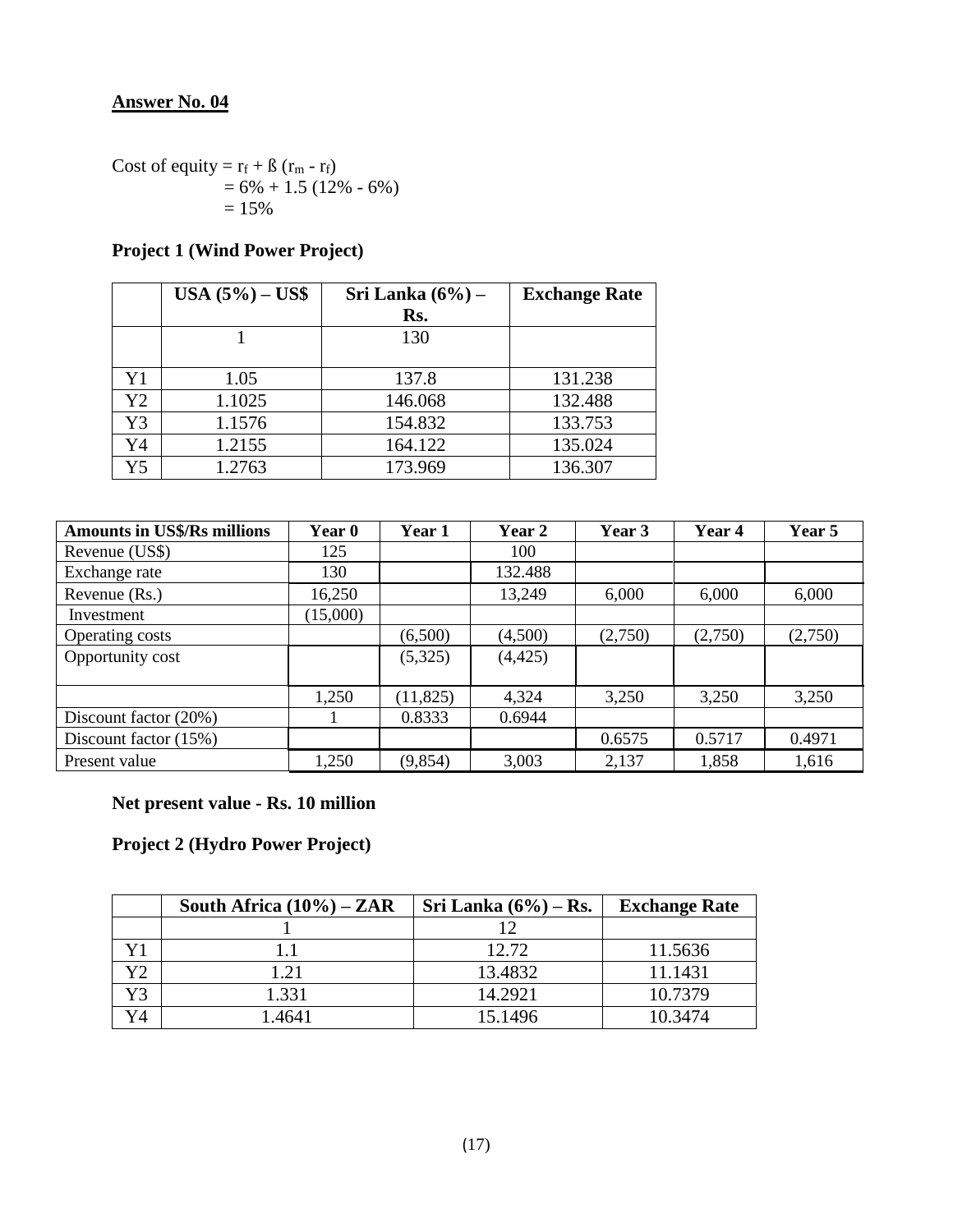| <b>Amounts in ZAR/</b> | <b>Year</b> 0 | Year 1  | Year 2  | Year 3  | Year 4  |
|------------------------|---------------|---------|---------|---------|---------|
| <b>Rs</b> millions     |               |         |         |         |         |
| Revenue (ZAR)          |               | 500     | 500     | 500     | 500     |
| Exchange rate          |               | 11.5636 | 11.1431 | 10.7379 | 10.3474 |
|                        |               |         |         |         |         |
| Revenue (Rs.)          |               | 5,782   | 5,572   | 5,369   | 5,174   |
| Investment             | (5,400)       |         |         |         |         |
| Operating costs        |               | (3,950) | (3,950) | (3,950) | (3,950) |
| Transfer               |               |         |         |         | 500     |
|                        |               |         |         |         |         |
|                        | (5,400)       | 1,832   | 1,622   | 1,419   | 1,724   |
| Discount factor (15%)  |               | 0.8696  | 0.7561  | 0.6575  | 0.5718  |
| Present value          | (5,400)       | 1,593   | 1,226   | 933     | 986     |

#### **Net present value – (Rs. 662) million**

The NPV calculations above take in to account of exchange rate risks. Based on the calculations, the company should choose Project 1 as it has a positive NPV (when compared to Project 2 which has a negative NPV).

(b) The company has discounted the projects as below:

| High risk projects   | Cost of equity $+5\%$   |
|----------------------|-------------------------|
| Medium risk projects | Cost of equity $+2.5\%$ |
| Medium risk projects | Cost of equity          |

This incorporates different risks into evaluation. For example low risk projects are discounted at 15% whereas high risk projects are discounted at 20%. As a result a risky project would needs higher returns for that to be acceptable.

Alternative methods available:

- 
- Sensitivity analysis<br>
Sensitivity equivalent<br>
Sensitivity of estim<br>
Simulation methods<br>
Sensitivity of estimated<br>
Sensitivity of estimated<br>
Sensitivity of estimated<br>
Payback Certainty equivalent approach
- Probability of estimated cash flows method'
- Simulation methods
- $\triangleright$  Payback<br>  $\triangleright$  Decision
- Decision tree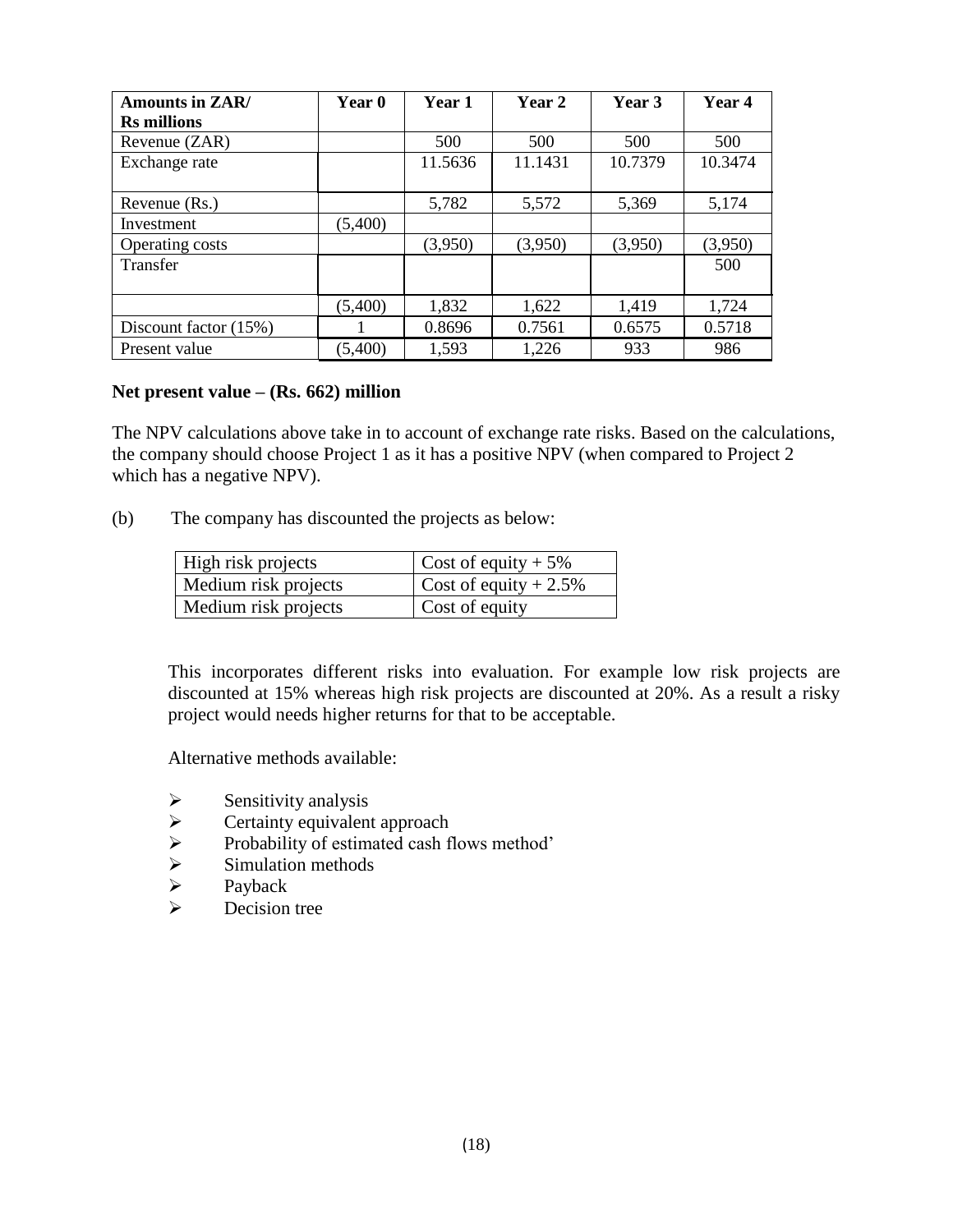#### **General Comment**

The candidates, who studied the topic well were able to gain almost all the marks of the question. (20 -24 marks). However many candidate were not able to reach this easily attainable level of performance. On the other hand there were number of candidates who failed to score at least 10 marks for this part (a). Poor performance could be due to lack of theoretical knowledge of the subject matter, failure to apply theoretical knowledge in to a practical situation and also due to the errors made in calculations. Also noted that candidates are answering the questions, without reading it properly.

#### **Specific Comments**

Part (a) Most of the candidates calculated cost of equity and forward exchange rate using CAPM and PPP, even though certain calculations were wrong due to the application of inappropriate risk free rate and market rate of return. But some did not know how to calculate cost of equity capital and the forward exchange rate using PPP. They directly used the exchange rate for all forex conversions. Errors made in calculating exchange rates (USA/SL, ZAR/SL).some mixed up numerator and denominator. Some adjusted cost and revenue for inflation. But it is not required as the exchange rate have already been discount for inflation. At least 40% of the candidates have not arrived at the correct revenue figure of USD 100 in the year 2 for the wind project  $(1<sup>st</sup>$  project). Some not considered the opportunity cost. Some candidates used incorrect discount factors without considering risk profile. Certain candidates structured the answer by considering period ranges (ie. Year 1 - 2, year 2 - 5) and then discounting them, using cumulative discount factors. However they could have earned more marks by preparing it in individual years. ( by avoiding mistakes). Also candidates were unable to understand the concept of retention. As a result most considered 10% retention in cash flow evaluation. But as per the question, it should be reserved as a provision for quality related claims.

Asset transfer value of LKR 500Mn of the Hydro project (2<sup>nd</sup> project) had been correctly computed by fair number of scandidates. Even though a retention payment is not required, some candidates considered retention of 10% revenue in this project as well.

Part (b) On an average, performance of the candidates were not good as part (a). Majority of the candidates answered only one section of the question. Though the asswer for the 1<sup>st</sup> section, given in the question itself, candidates were unable to answer well even for that part. Some candidates were advising the company on what should be done. But the question is on what company has done.

For the 2<sup>nd</sup> section, most of the candidates have not properly understood the expectation of the examiner. About 50% of the candidates listed the techniques of project evaluations, instead of alternative methods of risk management.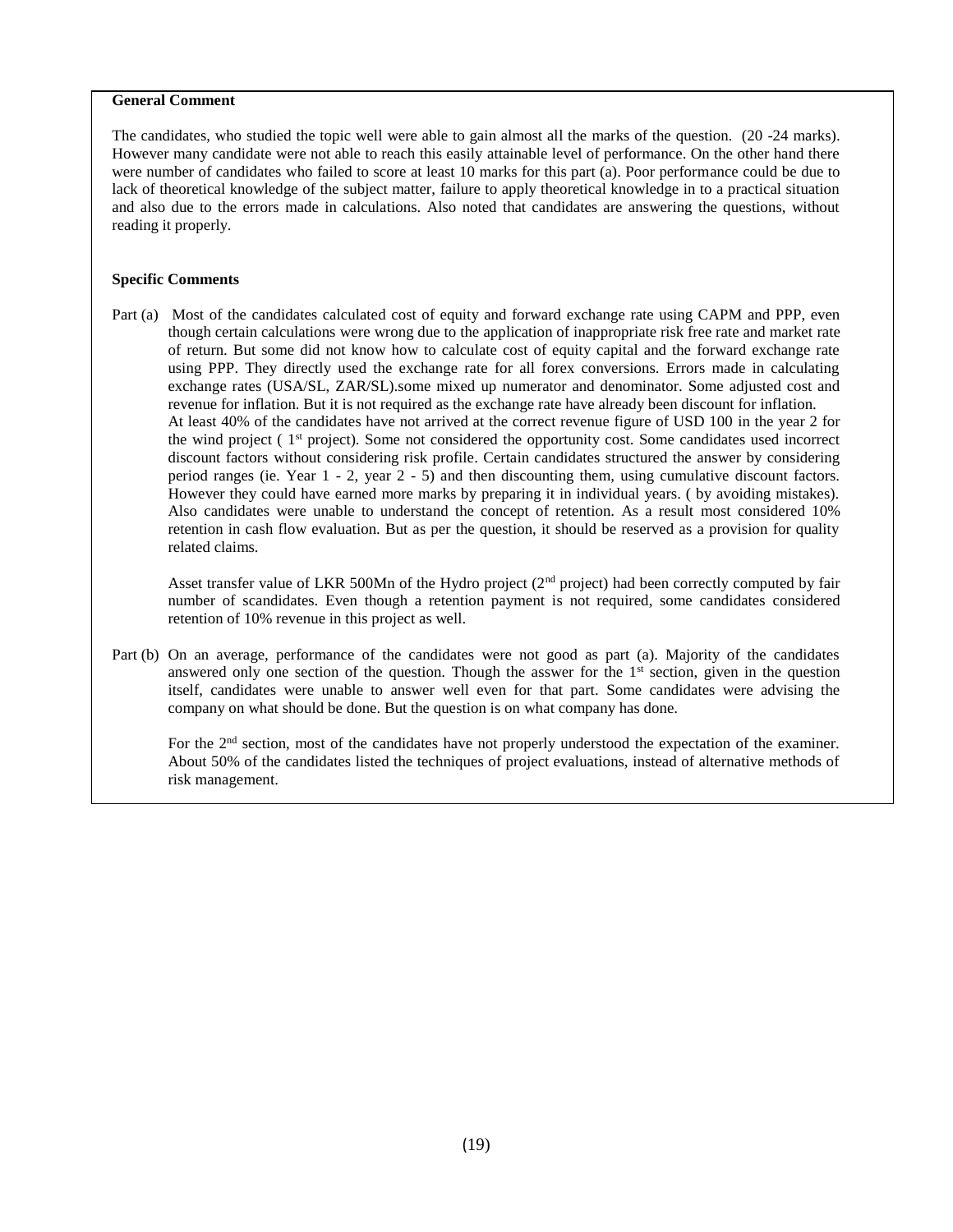#### **Answer No. 05**

#### (a) **Main factors affecting price of gold**

The price of gold is determined by several factors. It is an important commodity in certain products such as jewellery. However it also seen as an important way to invest wealth, especially in times of economic uncertainty.

The world consumption of new gold produced is about 50% in jewellery, 40% in investments, and 10% in industry (excellent as conductor and resists corrosion).

#### **Demand for consumer goods**

Markets like India have strong demand for using gold in jewellery. Economic growth in India increases disposable income and therefore demand for gold. As gold is a luxury good (income elasticity of demand  $> 1$ ) then a rise in income in India could lead to a bigger % demand for gold.

#### **Investment**

Gold is seen as desirable element in an investment portfolio. Gold will hold its value even during inflation. At various times, investment trusts and individuals will have a greater demand for saving their wealth in the form of gold. This can lead to higher demand for gold to store wealth. This investment demand is the primary factor behind the increase in price of gold between 2006 and 2011.

#### **Inflation prospects**

With inflation of 0%, money retains its value. However, if inflation increases to 20%, then money (notes and coins) will reduce in value. If inflation is very high, then money can soon lose all its value. Therefore in periods of high inflation, people will seek to switch out of cash and into physical assets which retain their value. The most important inflation proof investment is seen as gold.

Note: it also depends on the real interest rate. If inflation is 6%, but interest rate is 8%, you can still protect the value of your savings in a bank. However, if you get a situation of high and volatile inflation, you are more likely to have negative real interest rates. A key issue is whether market fear inflation could get out of control.

Any prospect of hyperinflation (e.g. Germany, Zimbabwe) would cause people to store as much wealth in physical assets such as gold.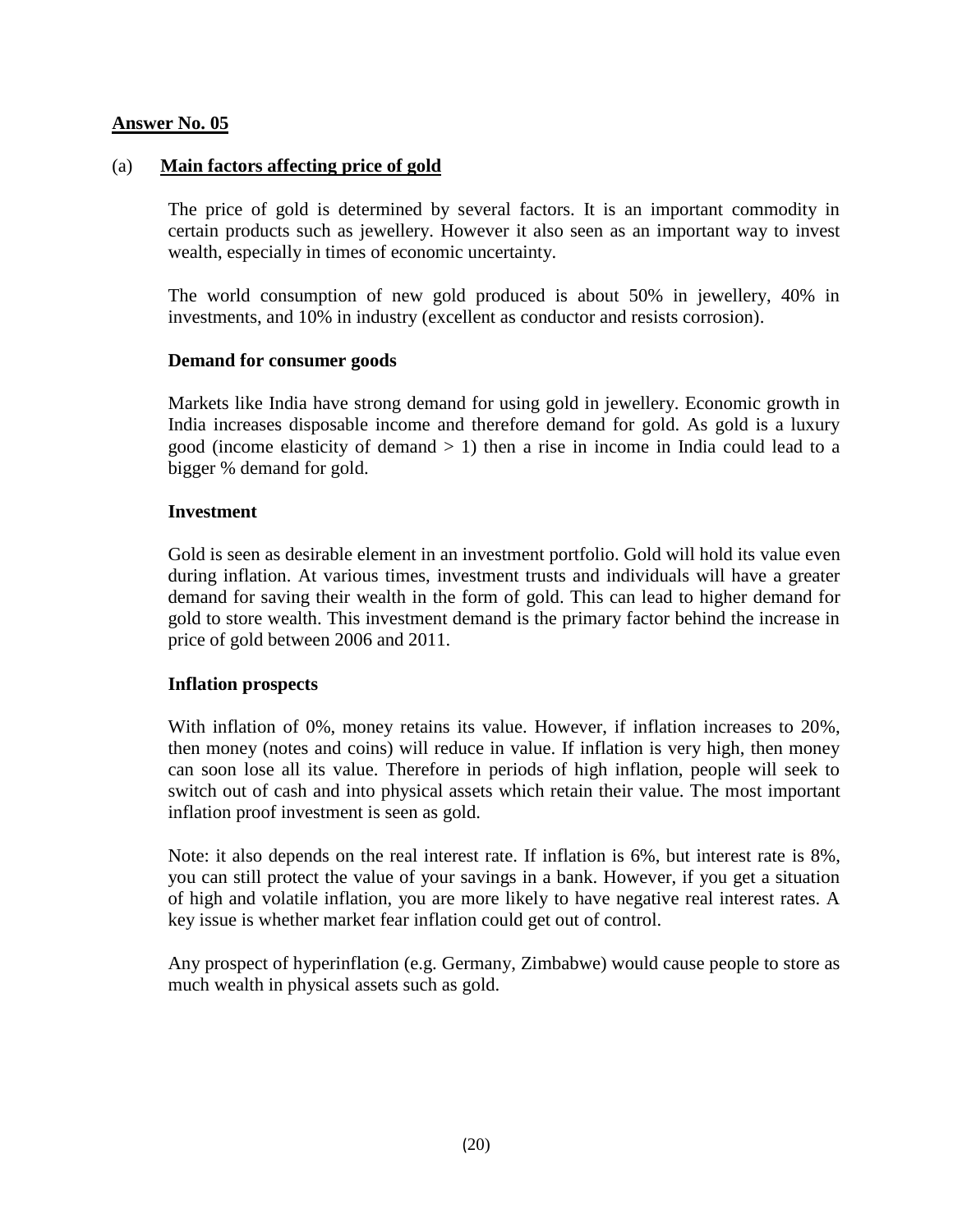#### **Value of dollar**

In the post war period, the dollar has been viewed as the dominant global currency. The dollar plays a key role in storing wealth and as medium of exchange. Many countries keep exchange rate reserves in dollars. US dollar securities (e.g. US government bonds) are one of the most popular forms of global investment. In the past people have been willing to buy US dollar assets because they have confidence that the US dollar will hold its value (e.g. avoid large devaluation). Therefore, if people suspect the dollar may be vulnerable, they may sell US dollar assets and look for something more secure like other currencies or gold.

## **Gold reserves**

Central banks usually keep some of their reserves in gold. Gold doesn't give any interest so central banks may prefer bonds which give some interest. But, if they decide to hold more reserves in gold, demand and price will rise. Recently, China and Russia have indicated they will seek to hold more reserves in gold. Part of this may be due to China becoming more concerned about the value of its dollar assets.

## **Lack of safe havens**

If the dollar is predicted to fall because of inflation or debt fears, investors may seek for other currencies (popular targets have included Swiss Franc and Japanese Yen). However, in times of economic stagnation, countries like Japan and Switzerland are likely to try and prevent their currencies appreciate too much (makes their exports less competitive). At the moment, there are no obvious currencies to invest in. The Eurozone has great problems, the UK is weak. No one really wants a strong currency at the moment. Therefore, as an alternative to investing in a currency, investors may buy gold.

#### **US government borrowing**

The level of US government borrowing can have an impact on the price of gold. If markets feel the US debt is projected to get out of control, there is a greater chance that the dollar will devalue and dollar assets will fall. This means people may sell dollar assets (e.g. US treasury bills) and buy gold instead.

#### **Monetary policy/Quantitative easing**

Quantitative easing involves increasing the money supply. This raises prospect of higher inflation in the future. As it happens, quantitative easing hasn't caused inflation, the increase in bank reserves have largely been saved. But, if large economies like the US and EU engage in quantitative easing (which to some extent is untried), investors are more likely to favour gold as it gives greater security in times of unorthodox monetary policy.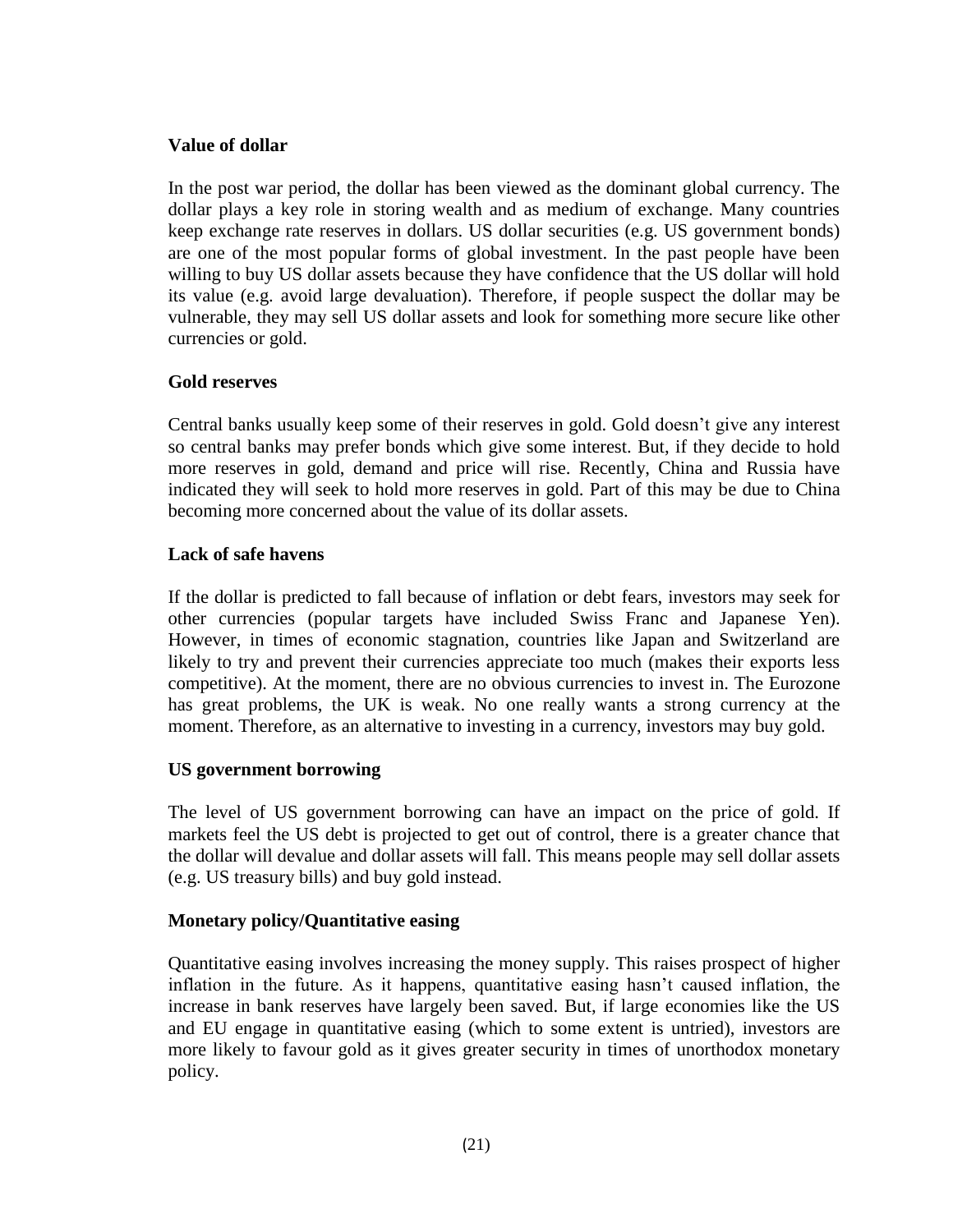## **Gold vs Stock market**

Gold is often seen as an alternative to the stock market. Buying shares can give a higher return because investors receive dividends and possible growth in share capital. However, in times of economic turmoil or recession, the value of shares tends to fall. Therefore investors may sell shares and buy gold instead. Thus, fears over a recession tend to increase the value of gold as people move from more risky stock market to gold.

### **Speculation**

Like any commodity, investors can be caught up in the mood and expectations of the moment. Rising gold prices can become self-fulfilling as investors pile into gold to take advantage of rising prices. The price of gold can be highly volatile. Some argue we are in a gold bubble, when the economy returns to normal people may feel gold is highly overvalued and we could see a fall in the price of gold like the early 1980s.

## **Supply**

A change in supply could alter the price of gold. For example, if there was a sharp increase in production, the price is likely to fall. However, the supply of gold is relatively stable. The fluctuations in price tend to occur due to changes in demand.

As given in the answer gold prices depend on a number of underlying factors. The complexity of gold price determination is due to in interplay of these factors, like in any other asset or investment. It is also important to recognise that gold is used for many purposes e.g. ornaments and some are not "pure investments". Thus, the valuation of gold is complex.

# (b) **Hedging**

 A risk management strategy used in limited or offsetting probability of loss from [fluctuations](http://www.businessdictionary.com/definition/fluctuation.html) in the [prices](http://www.businessdictionary.com/definition/price.html) of [commodities,](http://www.businessdictionary.com/definition/commodity.html) [currencies,](http://www.businessdictionary.com/definition/currency.html) or [securities.](http://www.businessdictionary.com/definition/securities.html) In effect, hedging is a transfer [of risk](http://www.businessdictionary.com/definition/risk-transfer.html) without [buying](http://www.businessdictionary.com/definition/buyer.html) [insurance](http://www.businessdictionary.com/definition/insurance-policy.html) policies. Hedging employs various [techniques.](http://www.businessdictionary.com/definition/technique.html) Basically, it involves taking equal and opposite [positions](http://www.businessdictionary.com/definition/position.html) in two different [markets](http://www.businessdictionary.com/definition/market.html) (such as [cash](http://www.businessdictionary.com/definition/cash.html) and [futures markets\)](http://www.businessdictionary.com/definition/futures-market.html). Hedging is also used in protecting one's [capital](http://www.businessdictionary.com/definition/capital.html) against effects of [inflation](http://www.businessdictionary.com/definition/inflation.html) through [investing](http://www.businessdictionary.com/definition/investing.html) in high-yield [financial](http://www.businessdictionary.com/definition/financial-instrument.html)  [instruments](http://www.businessdictionary.com/definition/financial-instrument.html) [\(bonds,](http://www.businessdictionary.com/definition/bond.html) [notes,](http://www.businessdictionary.com/definition/notes.html) [shares\)](http://www.businessdictionary.com/definition/share.html), [real estate,](http://www.businessdictionary.com/definition/real-estate.html) or [precious metals.](http://www.businessdictionary.com/definition/precious-metals.html)

#### **Short position and long position**

The sale of a borrowed security, commodity or currency with the expectation that the asset will fall in value. For example, an investor who borrows shares of stock from a broker and sells them on the open market is said to have a short position in the stock. The investor must eventually return the borrowed stock by buying it back from the open market. If the stock falls in price, the investor buys it for less than he or she sold it, thus making a profit.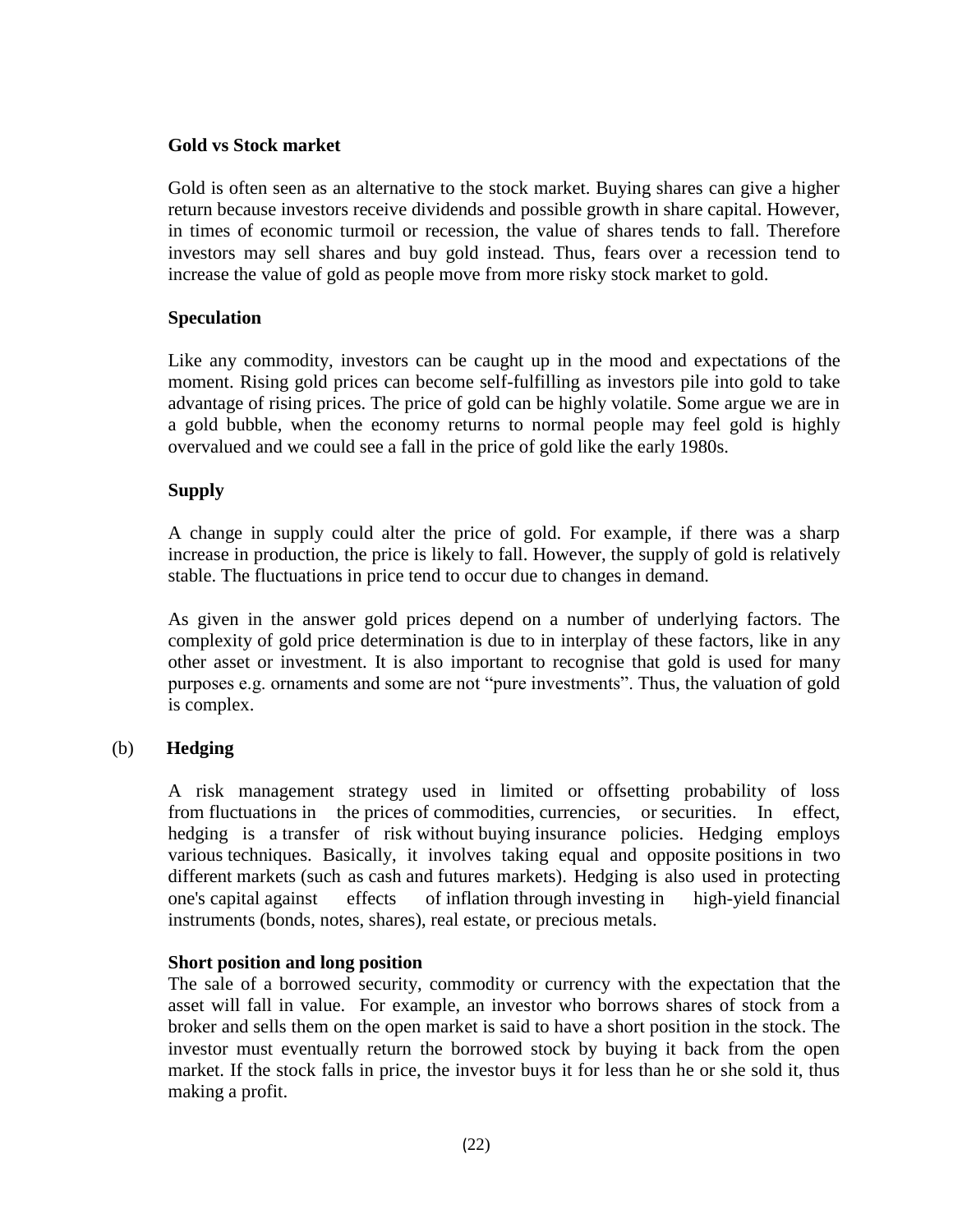#### **Long position**

On the other side buying of a security such as a stock, commodity or currency, with the expectation that the asset will rise in value in known as long position.

# **Hedging for gold prices**

Gold producers or parties who have stocked gold can hedge against falling gold price by taking up a position in the gold futures market. Gold producers can employ what is known as a [short hedge](http://www.theoptionsguide.com/short-hedge.aspx) to lock in a future selling price for an ongoing production of gold that is only ready for sale sometime in the future. To implement a short hedge, gold producers sell (short) enough [gold futures](http://www.theoptionsguide.com/gold-futures.aspx) contracts in the futures market to cover the quantity of gold to be produced/stocked.

# (c) Reasons against hedging

- $\triangleright$  Shareholders are much more capable of diversifying currency risk than management of the firm. If the shareholders do not wish to accept the risk, they can diversify it by themselves i.e. portfolio effect
- Currency risk management does not increase the expected cash flows.
- $\triangleright$  Management often conducts hedging activities that could benefit the management at the cost of shareholders.
- $\triangleright$  Managers cannot outguess the market. If and when markets are in equilibrium with respect of parity conditions, the NPV of hedging is zero. But this applies to shareholders as well.
- This could stifle the "Management Initiative" and make managers inefficient by taking a cover from finance cost of the organisation.
- $\triangleright$  Efficient market theories believe that investors can see through the "accounting" veil" i.e. already factored the forex effect into a firms market valuation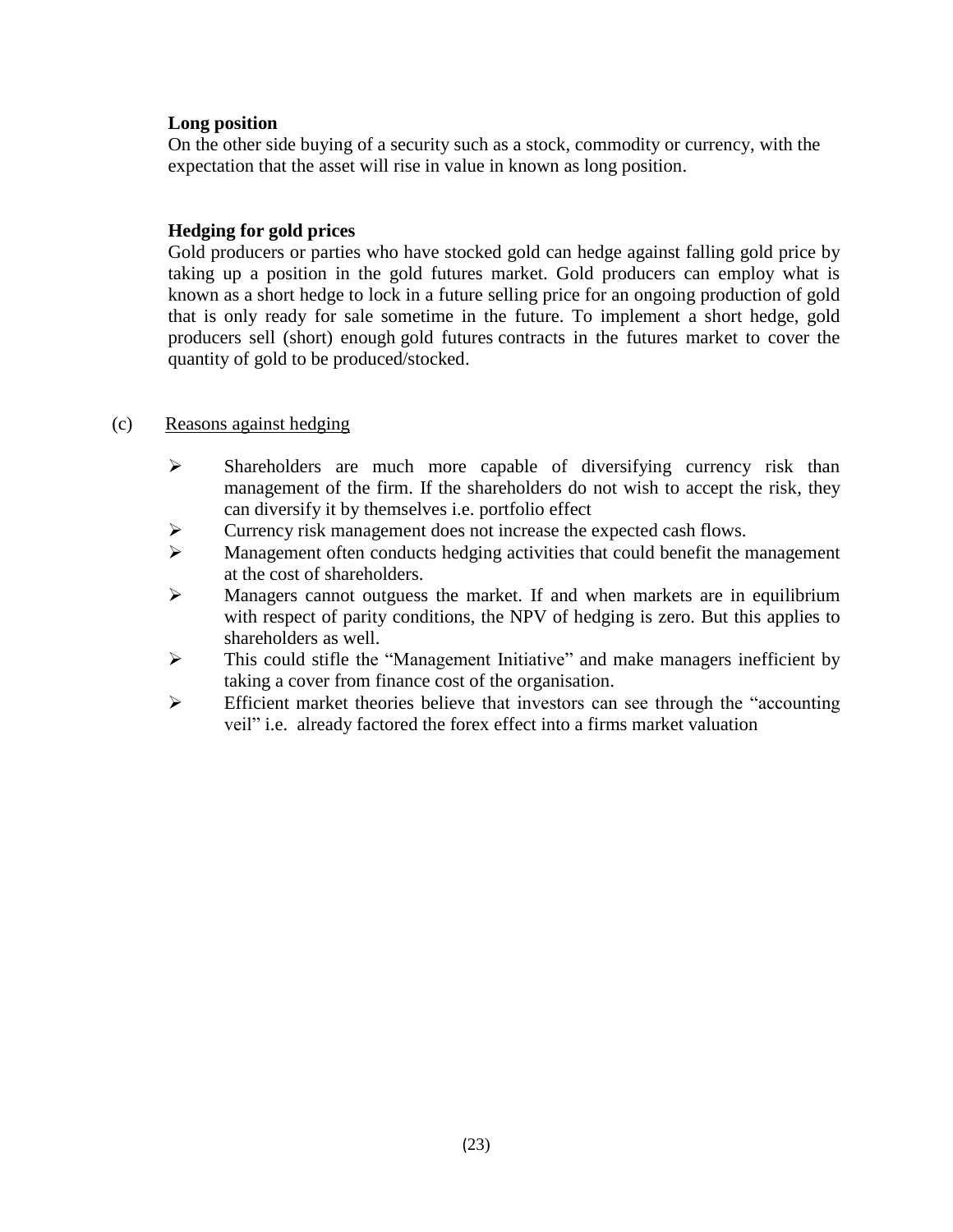(d)

#### (i) **Operational self-sufficiency**

- = Operating income Operating expenses + Financing cost + loan loss provision
- $= 74.40$  $54.11 + 6.41 + 6.80$
- $=$  1.16 times or 116\%

i.e. operationally self sufficient

#### (ii) **Financial self-sufficiency**

= Operating income Operating expenses + financing  $\cos t$  + loan loss provision + imputed cost of capital

- $=$  74.40  $54.11 + 6.41 + 6.80 + 10.45$
- $=$  95%

i.e. not financially self-sufficient

(iii) KTS although operationally viable, is financially not self-sufficient. Inflation will also erode the value of KTS loan portfolio. This erosion of value and the non-availability of concessionary finance will affect the long term viability of KTS.

(Total: 16 marks)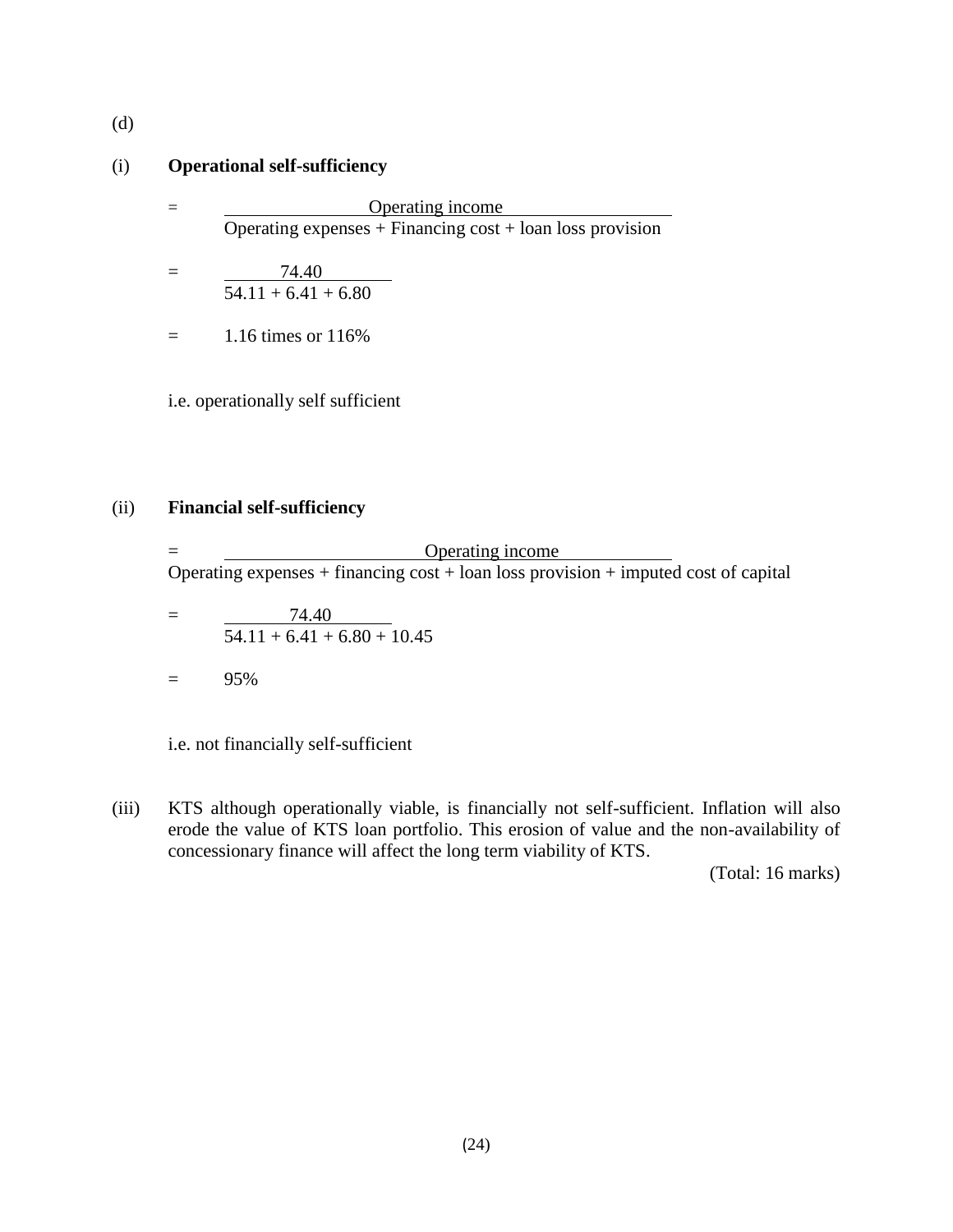#### **General comments**

Very poor performance were observed. Average marks were less than 5.

#### **Specific comments**

- Part (a) Even though the question covered a wide area, answers of the candidates are limited to name the factors such as demand , supply and gold reserves held by banks etc. Question is on world gold prices. But some of the answers explained the bank / country points of view on gold prices.
- Part (b) Common explanation on "Hedging" was, "it is a risk mitigating technique". Most did not have an idea about short and long options. Also no idea on how gold prices hedge in the derivatives market. Most of the answers were on types of hedging such as option, swap and also forward contracts.
- Part (c) most of the candidates identified the risk can be due to wrong forecast of gold prices but unable to explain other factors.
- Part (d) none of the candidate were able to determine "operational self-sufficiency" and "financial self-sufficiency". They have also not understood the impact on loan portfolio in an inflationary environment.